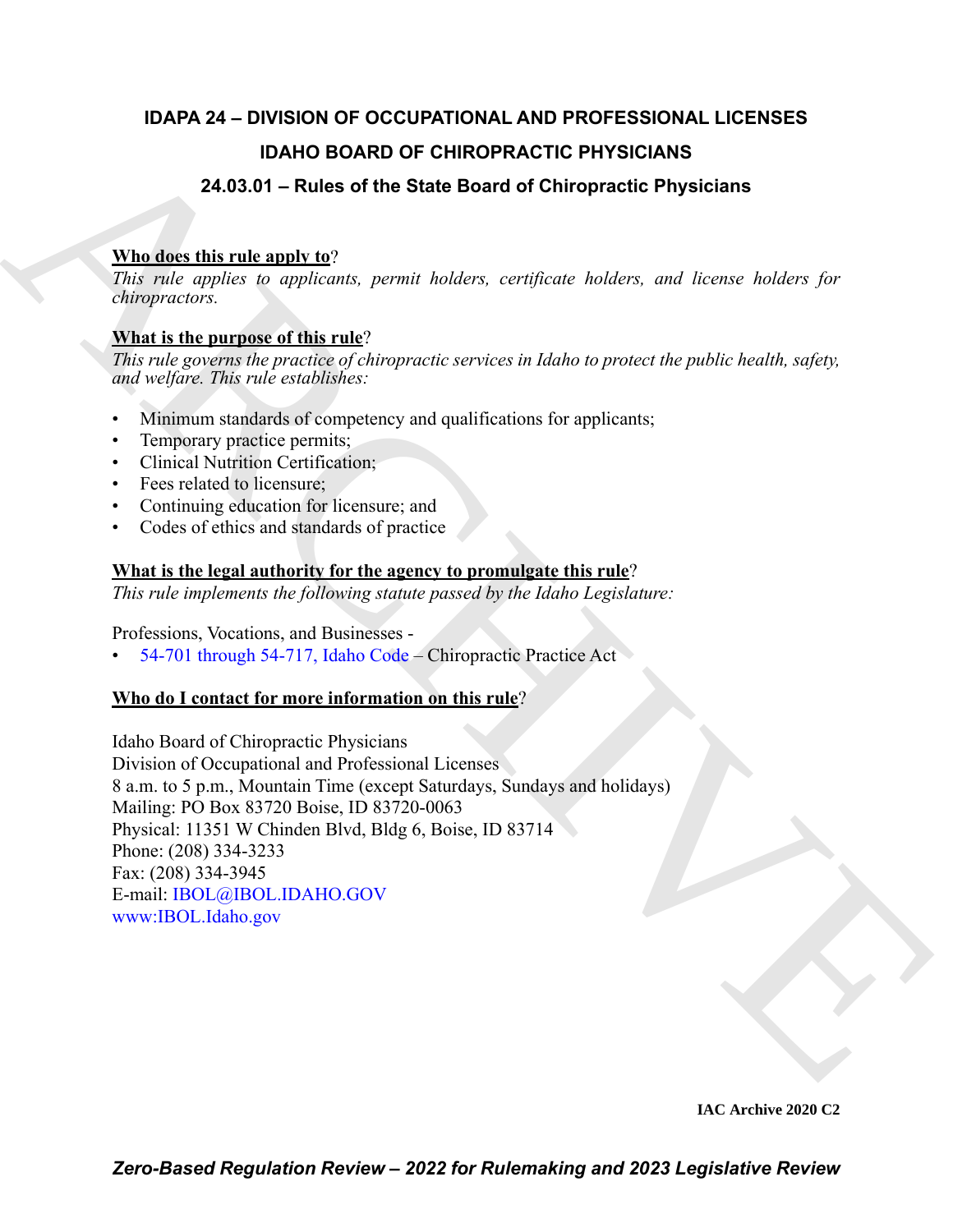# **Table of Contents**

|  | 24.03.01 - Rules of the State Board of Chiropractic Physicians                     |  |
|--|------------------------------------------------------------------------------------|--|
|  |                                                                                    |  |
|  |                                                                                    |  |
|  |                                                                                    |  |
|  |                                                                                    |  |
|  |                                                                                    |  |
|  |                                                                                    |  |
|  |                                                                                    |  |
|  |                                                                                    |  |
|  |                                                                                    |  |
|  |                                                                                    |  |
|  |                                                                                    |  |
|  |                                                                                    |  |
|  |                                                                                    |  |
|  |                                                                                    |  |
|  |                                                                                    |  |
|  |                                                                                    |  |
|  |                                                                                    |  |
|  |                                                                                    |  |
|  |                                                                                    |  |
|  |                                                                                    |  |
|  |                                                                                    |  |
|  |                                                                                    |  |
|  |                                                                                    |  |
|  |                                                                                    |  |
|  |                                                                                    |  |
|  |                                                                                    |  |
|  |                                                                                    |  |
|  |                                                                                    |  |
|  |                                                                                    |  |
|  | 703. Annual Issuance Of Clinical Nutrition Certification With License Renewal.  11 |  |
|  | 704. Reissuance Of Cancelled Clinical Nutrition Certification. [ 12                |  |
|  | 705. Clinical Nutrition Certification Cancelled For Over Three (3) Years.  12      |  |
|  |                                                                                    |  |
|  | 707. Obtaining And Independently Administering Clinical Nutrition Prescription     |  |
|  |                                                                                    |  |
|  |                                                                                    |  |
|  |                                                                                    |  |
|  |                                                                                    |  |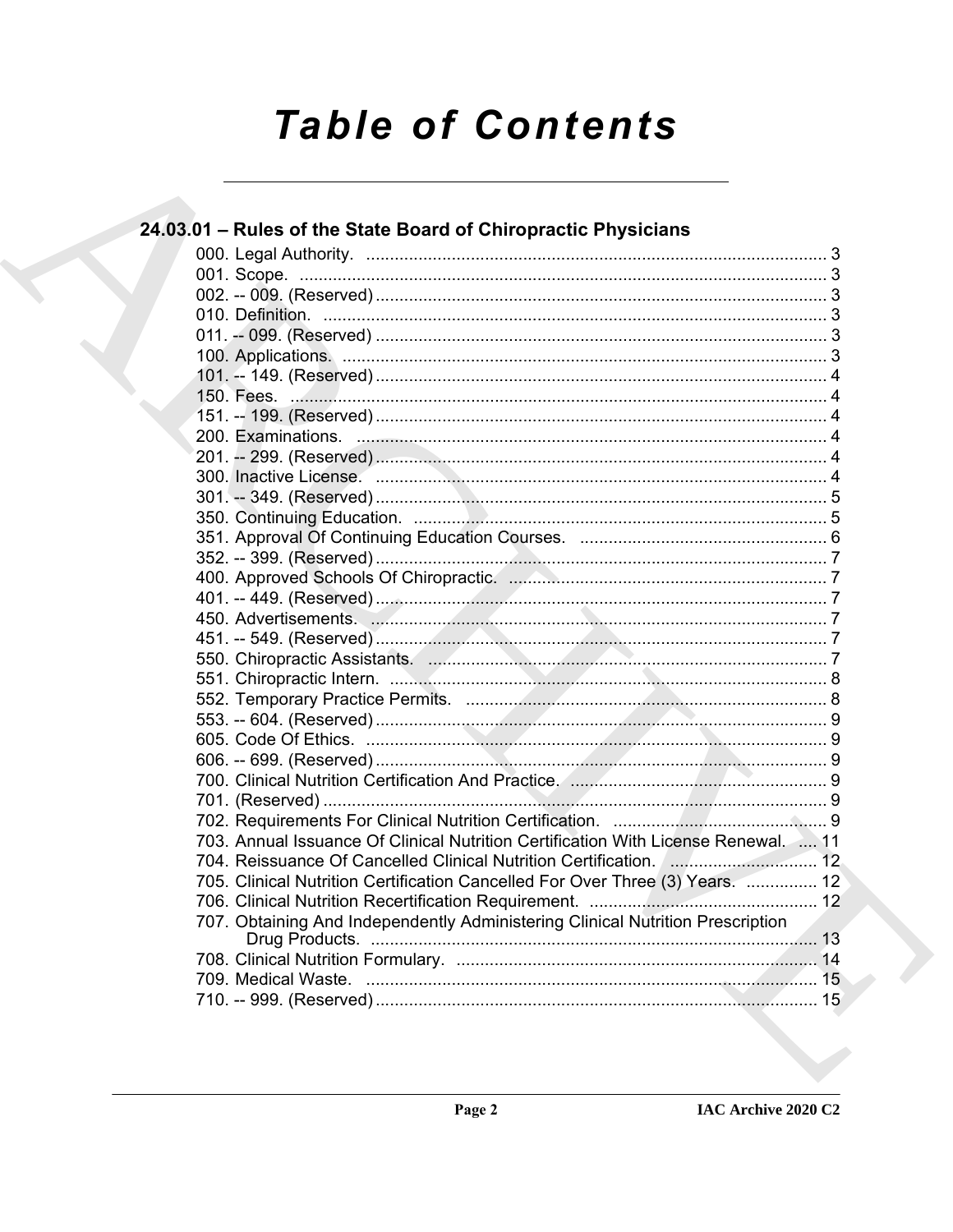#### <span id="page-2-15"></span><span id="page-2-14"></span><span id="page-2-1"></span><span id="page-2-0"></span>**24.03.01 – RULES OF THE STATE BOARD OF CHIROPRACTIC PHYSICIANS**

| 000.        |                                 | LEGAL AUTHORITY.<br>These rules are promulgated pursuant to Section 54-707, Idaho Code.                                                                                                                                                                                                                                                                                                                   | $(7-1-21)T$ |
|-------------|---------------------------------|-----------------------------------------------------------------------------------------------------------------------------------------------------------------------------------------------------------------------------------------------------------------------------------------------------------------------------------------------------------------------------------------------------------|-------------|
| 001.        | <b>SCOPE.</b>                   | These rules govern the practice of chiropractic in Idaho.                                                                                                                                                                                                                                                                                                                                                 | $(7-1-21)T$ |
|             |                                 | 002. -- 009. (RESERVED)                                                                                                                                                                                                                                                                                                                                                                                   |             |
| 010.        | <b>DEFINITION.</b>              |                                                                                                                                                                                                                                                                                                                                                                                                           |             |
|             | 01.                             | Chiropractic Assistant. A chiropractic assistant is an individual functioning in a dependent<br>relationship with a supervising chiropractic physician in the performance of any chiropractic practice.                                                                                                                                                                                                   | $(7-1-21)T$ |
|             | 02.                             | Chiropractic Intern. A chiropractic intern is defined as any individual who is presently enrolled in<br>a school of chiropractic and is qualified to practice as an intern as established by the approved chiropractic college<br>that the individual attends and who will function in a dependent relationship with a supervising chiropractic physician<br>in the performance of chiropractic practice. | $(7-1-21)T$ |
|             | 03.<br>intervene, if necessary. | Direct Personal Supervision. Direct Personal Supervision means that the licensed chiropractic<br>physician is physically present in the clinic, is monitoring the activities of the supervisee, and is available to                                                                                                                                                                                       | $(7-1-21)T$ |
|             | 04.                             | Inactive Retired. The status of a licensee who is over sixty-five (65) years of age, has paid the<br>inactive retired fee and is permanently retired from the practice of chiropractic. The holder of an inactive retired<br>license may not practice chiropractic in Idaho.                                                                                                                              | $(7-1-21)T$ |
|             |                                 | 011. -- 099. (RESERVED)                                                                                                                                                                                                                                                                                                                                                                                   |             |
| <b>100.</b> |                                 | <b>APPLICATIONS.</b>                                                                                                                                                                                                                                                                                                                                                                                      |             |
|             | 01.                             | Qualifications.                                                                                                                                                                                                                                                                                                                                                                                           | $(7-1-21)T$ |
|             | a.                              | New applicants will meet the following requirements:                                                                                                                                                                                                                                                                                                                                                      | $(7-1-21)T$ |
|             | i.                              | National Boards Parts I, II, III, and IV;                                                                                                                                                                                                                                                                                                                                                                 | $(7-1-21)T$ |
|             | ii.                             | Graduation from a Council on Chiropractic Education (CCE) approved college or university; and                                                                                                                                                                                                                                                                                                             | $(7-1-21)T$ |
|             | iii.                            | Applicants will be required to sign an affidavit swearing under oath that they have fully reviewed<br>and understand and will abide by the Chiropractic Act, Title 54, Chapter 7, Idaho Code, and the Board's Rules,<br>IDAPA 24, Title 03, Chapter 01, "Rules of the State Board of Chiropractic Physicians."                                                                                            | $(7-1-21)T$ |
|             | b.                              | Endorsement applicants will meet the following requirements:                                                                                                                                                                                                                                                                                                                                              | $(7-1-21)T$ |
|             | 1.                              | Successful passage of the National Boards Parts which were in effect at the time of graduation from<br>chiropractic college and physiotherapy;                                                                                                                                                                                                                                                            | $(7-1-21)T$ |
|             | ii.                             | If licensed prior to January, 1980, CCE approved college or university not required. If licensed after<br>January, 1980, applicant must have graduated from a CCE approved college or university;                                                                                                                                                                                                         | $(7-1-21)T$ |
|             | iii.                            | Five (5) years of consecutive practice without discipline immediately prior to application and holds<br>a current, valid license to practice in a state, territory, or district of the United States or Canada;                                                                                                                                                                                           | $(7-1-21)T$ |
|             | 1V.                             | Applicants must demonstrate that they possess the requisite qualifications to provide the same<br>standard of chiropractic care as provided by physicians in this state. The Board may, in its sole discretion, require<br>further examination to establish such qualifications, such as passage of the National Board Special Purposes<br>Examination for Chiropractors (SPEC); and                      | $(7-1-21)T$ |
|             | V.                              | Applicants will be required to sign an affidavit swearing under oath that they have fully reviewed<br>and understand and will abide by the Chiropractic Act, Title 54, Chapter 7, Idaho Code, and the Board's Rules,                                                                                                                                                                                      |             |

### <span id="page-2-11"></span><span id="page-2-10"></span><span id="page-2-9"></span><span id="page-2-4"></span><span id="page-2-3"></span><span id="page-2-2"></span>**010. DEFINITION.**

#### <span id="page-2-13"></span><span id="page-2-12"></span><span id="page-2-5"></span>**011. -- 099. (RESERVED)**

#### <span id="page-2-6"></span>**100. APPLICATIONS.**

<span id="page-2-8"></span><span id="page-2-7"></span>

| 01. | <b>Oualifications.</b>                               | $(7-1-21)T$ |
|-----|------------------------------------------------------|-------------|
| a.  | New applicants will meet the following requirements: | $(7-1-21)T$ |
|     | National Boards Parts I, II, III, and IV;            | $(7-1-21)T$ |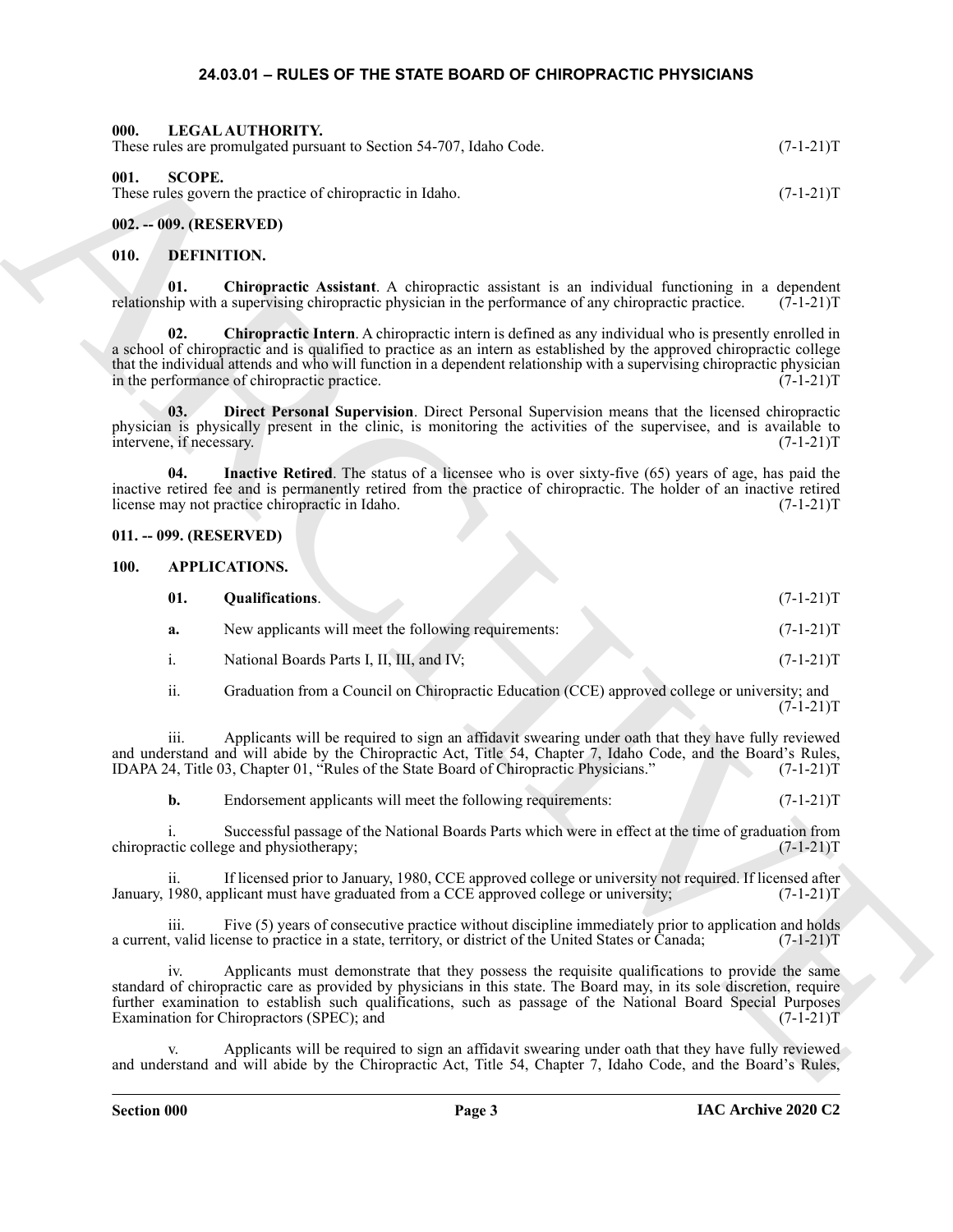#### <span id="page-3-7"></span><span id="page-3-1"></span><span id="page-3-0"></span>**101. -- 149. (RESERVED)**

|                                               | IDAPA 24, Title 03, Chapter 01, "Rules of the State Board of Chiropractic Physicians."                                                                                                                                                    |                           | $(7-1-21)T$ |
|-----------------------------------------------|-------------------------------------------------------------------------------------------------------------------------------------------------------------------------------------------------------------------------------------------|---------------------------|-------------|
| 101. -- 149. (RESERVED)                       |                                                                                                                                                                                                                                           |                           |             |
| 150.<br>FEES.<br>All fees are non-refundable. |                                                                                                                                                                                                                                           |                           |             |
|                                               | <b>Fee Type</b>                                                                                                                                                                                                                           | Amount<br>(Not to Exceed) |             |
|                                               | Application                                                                                                                                                                                                                               | \$200                     |             |
|                                               | Original license                                                                                                                                                                                                                          | \$200                     |             |
|                                               | Annual renewal                                                                                                                                                                                                                            | \$200                     |             |
|                                               | Inactive license                                                                                                                                                                                                                          | \$150                     |             |
|                                               | Reinstatement of expired license                                                                                                                                                                                                          | \$35                      |             |
|                                               | Reinstatement of inactive license                                                                                                                                                                                                         | \$150                     |             |
|                                               | Temporary permit                                                                                                                                                                                                                          | \$150                     |             |
|                                               | Intern permit                                                                                                                                                                                                                             | \$150                     |             |
|                                               | Application for clinical nutrition certification                                                                                                                                                                                          | \$175                     |             |
|                                               | Original for clinical nutrition certification                                                                                                                                                                                             | \$175                     |             |
|                                               | Clinical nutrition certification renewal                                                                                                                                                                                                  | \$175                     |             |
| 151. -- 199. (RESERVED)<br>200.               |                                                                                                                                                                                                                                           |                           | $(7-1-21)T$ |
|                                               | <b>EXAMINATIONS.</b><br>It shall be the applicant's duty to take and successfully pass the National Board Examinations administered by the<br>National Board of Chiropractic Examiners as specified in these rules.                       |                           | $(7-1-21)T$ |
| 201. -- 299. (RESERVED)                       |                                                                                                                                                                                                                                           |                           |             |
| 300.                                          | <b>INACTIVE LICENSE.</b><br>A licensee holding a current active license in this state who is not practicing chiropractic in this state may be issued<br>an inactive license in accordance with Section 54-708(2), Idaho Code, as follows: |                           | $(7-1-21)T$ |
| 01.                                           | Inactive Status. Each application for an Inactive status license must be accompanied by:                                                                                                                                                  |                           | $(7-1-21)T$ |
| a.                                            | The established fee; and                                                                                                                                                                                                                  |                           | $(7-1-21)T$ |
| b.                                            | A written application to change a current active license to an inactive license.                                                                                                                                                          |                           | $(7-1-21)T$ |
| c.                                            | An inactive license shall be issued for one (1) year.                                                                                                                                                                                     |                           | $(7-1-21)T$ |
| 02.                                           | <b>Inactive License Status Renewal.</b>                                                                                                                                                                                                   |                           | $(7-1-21)T$ |
| a.                                            | An inactive license must be renewed annually by submitting the established fee and renewal<br>application. Inactive licenses not renewed will be canceled.                                                                                |                           | $(7-1-21)T$ |

#### <span id="page-3-2"></span>**151. -- 199. (RESERVED)**

#### <span id="page-3-6"></span><span id="page-3-3"></span>**200. EXAMINATIONS.**

#### <span id="page-3-4"></span>**201. -- 299. (RESERVED)**

#### <span id="page-3-8"></span><span id="page-3-5"></span>**300. INACTIVE LICENSE.**

<span id="page-3-10"></span><span id="page-3-9"></span>

| 02.         | <b>Inactive License Status Renewal.</b>                                          | $(7-1-21)T$ |
|-------------|----------------------------------------------------------------------------------|-------------|
| $c_{\cdot}$ | An inactive license shall be issued for one (1) year.                            | $(7-1-21)T$ |
| <b>b.</b>   | A written application to change a current active license to an inactive license. | $(7-1-21)T$ |
| a.          | The established fee; and                                                         | $(7-1-21)T$ |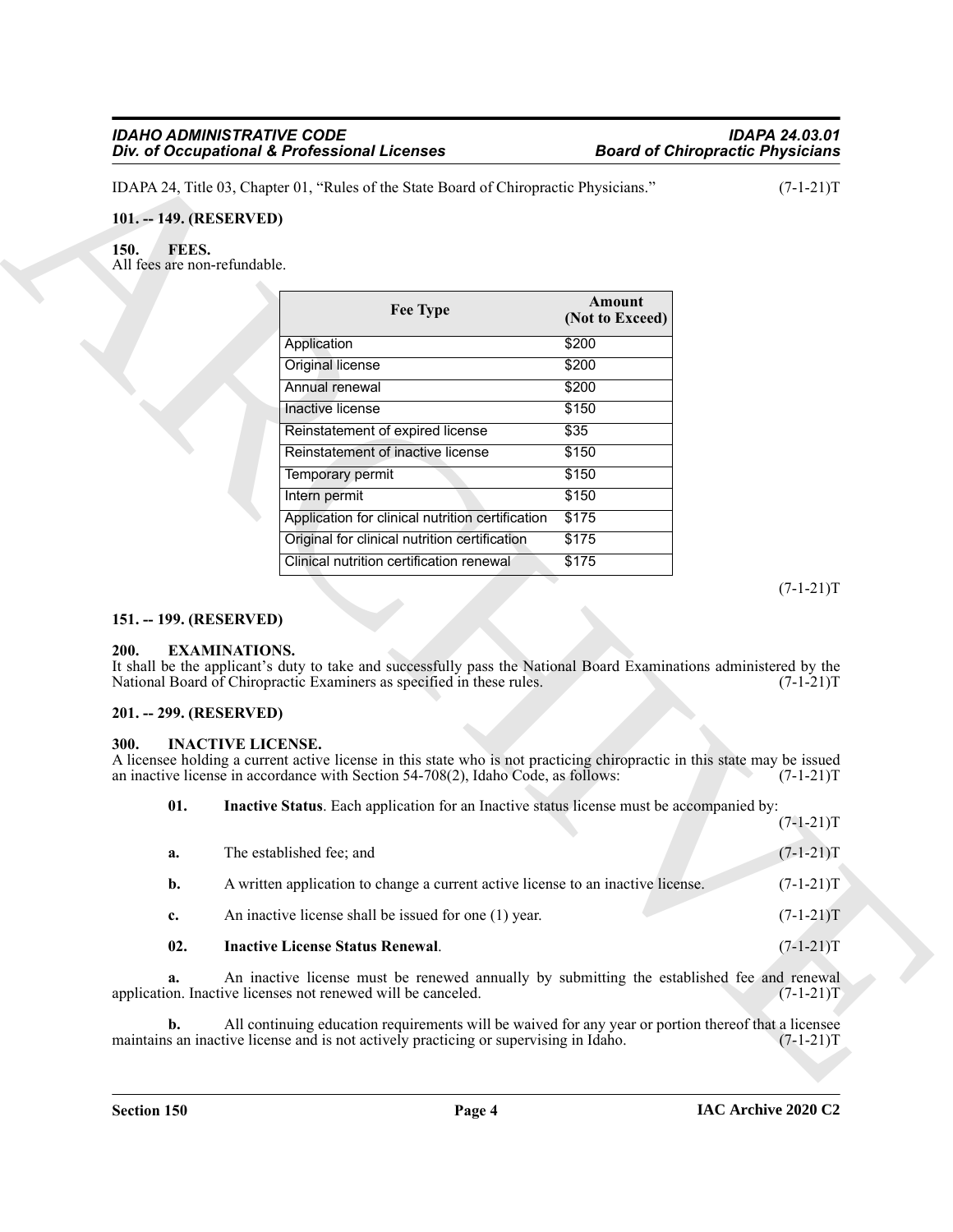**03. Return to Active Status of License Inactive for Five (5) or Fewer Years**. An inactive license holder whose license has been inactive for five (5) or fewer years may convert from inactive to active license status by:  $(7-1-21)T$ by:  $(7-1-21)T$ 

<span id="page-4-7"></span>**a.** Making written application to the Board on a form prescribed by the Board;  $(7-1-21)$ T

**b.** Providing documentation to the Board showing successful completion within the previous twelve  $(12)$  months of the continuing education requirements for renewal of an active license; and  $(7-1-21)$ T

**c.** Paying a fee equivalent to the difference between the current inactive fee and the active renewal fee.  $(7-1-21)T$ 

**04. Return to Active Status of License Inactive for More Than Five (5) Years**. An inactive license holder whose license has been inactive for more than five (5) years may convert from inactive to active license status by:  $(7-1-21)T$ 

<span id="page-4-8"></span>**a.** Making written application to the Board on a form prescribed by the Board.  $(7-1-21)$ T

For  $\theta$  Decays interest of Electron Hersen Correlation and Chinese Constraints of Principalities (Principalities (1972)<br>
We have been been absorbed to the local constraint for Ever Store Website between the states (1972) **b.** Providing an account to the Board for that period of time during which the license was inactive and fulfilling requirements that demonstrate competency to resume practice. Those requirements may include, but are not limited to, education, supervised practice, and examination as determined by the Board. The Board may consider practice in another jurisdiction in determining competency. (7-1-21) practice in another jurisdiction in determining competency.

**c.** Paying a fee equivalent to the difference between the current inactive fee and the active renewal fee.  $(7-1-21)T$ 

<span id="page-4-5"></span>**05. Clinical Nutrition Certificate Expires**. If a licensee holds a clinical nutrition certificate and places their license on inactive status, the clinical nutrition certificate is immediately canceled as though the license was not timely renewed as provided in Section 703 of these rules. (7-1-21) timely renewed as provided in Section 703 of these rules.

<span id="page-4-6"></span>**06. Reissuance of Clinical Nutrition Certificate**. An inactive license holder who held a clinical nutrition certificate at the time their license was placed on inactive status who returns to active license status pursuant to this rule may be reissued a clinical nutrition certificate by showing proof of compliance with the provisions of Sections 704, 705, and 706 that apply to their situation. (7-1-21) T

#### <span id="page-4-0"></span>**301. -- 349. (RESERVED)**

#### <span id="page-4-2"></span><span id="page-4-1"></span>**350. CONTINUING EDUCATION.**

All licensees must comply with the following continuing education requirements:  $(7-1-21)$ T

<span id="page-4-4"></span>**01. Requirement**. Applicants for renewal shall be required to complete a minimum of eighteen (18) hours of continuing education within the preceding twelve (12) months, as approved by the Board. (7-1-21)T

**a.** Continuing education credit will only be given for actual time in attendance or for the time spent ting in the educational activity.  $(7-1-21)$ participating in the educational activity.

**b.** The educational setting may include a classroom, conference/seminar, on-line, or a virtual  $\alpha$ classroom.  $(7-1-21)$ T

**c.** If the licensee completes two (2) or more courses having substantially the same content during any one (1) renewal period, the licensee only will receive continuing education credit for one (1) of the courses.

 $(7-1-21)T$ 

<span id="page-4-3"></span>**02. Documentation**. Each licensee shall maintain documentation verifying continuing education attendance and curriculum for a period of five (5) years from the date of completion. This documentation will be subject to audit by the Board.  $(7-1-21)T$ subject to audit by the Board.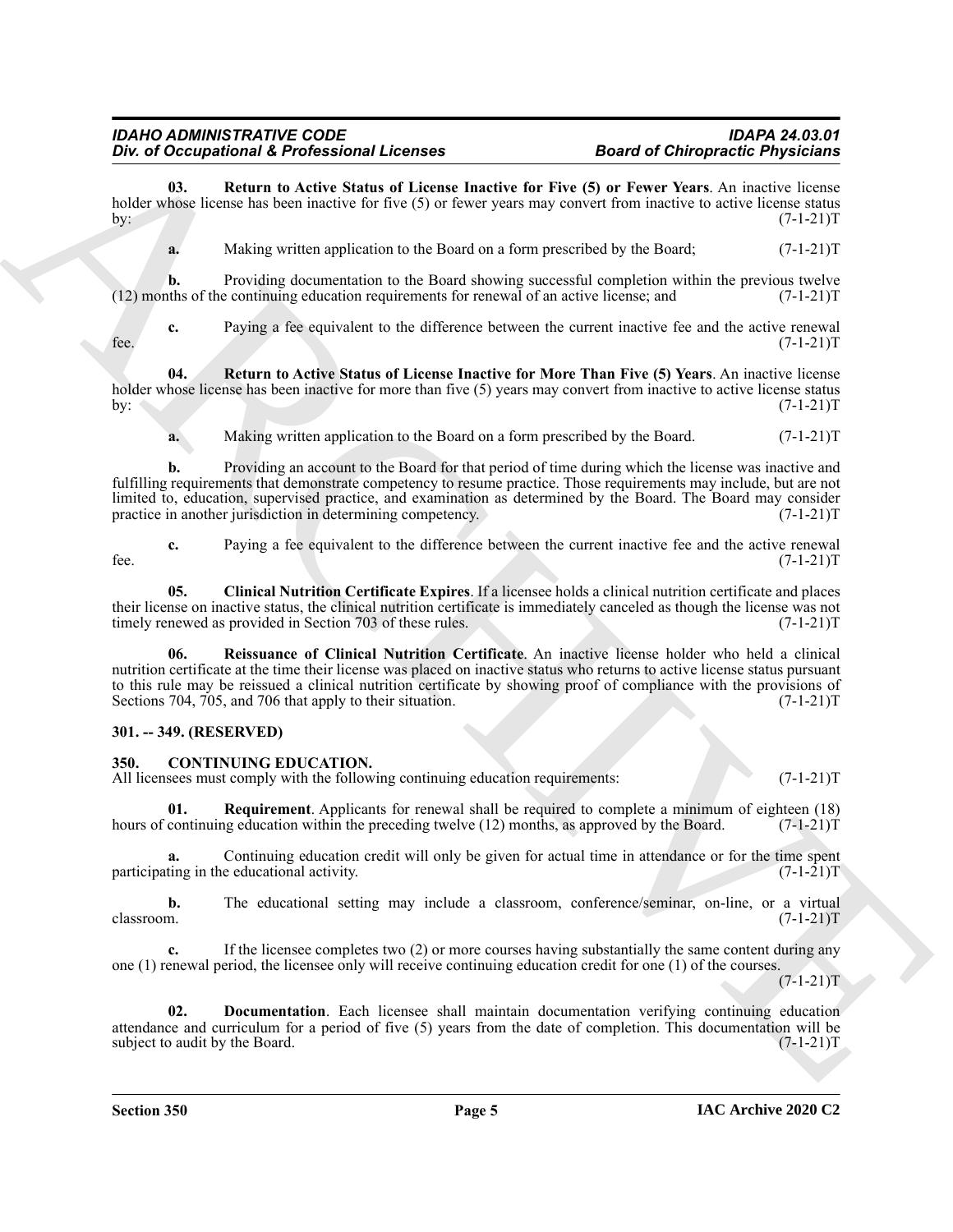**a.** Documented evidence of meeting the continuing education requirement shall be in the form of a certificate or letter from the sponsoring entity that includes verification of attendance by the licensee, the title of the activity, the subject material covered, the dates and number of hours credited, and the presenter's full name and professional credentials. (7-1-21) professional credentials.

**b.** A licensee must submit the verification documentation to the Board if requested by the Board. In the event a licensee fails to provide the Board with acceptable documentation of the hours attested to on the renewal application, the licensee may be subject to disciplinary action. (7-1-21) application, the licensee may be subject to disciplinary action.

<span id="page-5-6"></span>**03. Waiver**. The Board may waive the requirements of this rule for reasons of individual hardship including health or other good cause. The licensee should request the waiver in advance of renewal and must provide any information requested by the Board to assist in substantiating hardship cases. This waiver is granted at the sole discretion of the Board. (7-1-21)T discretion of the Board.

<span id="page-5-3"></span>**04. Carryover of Continuing Education Hours**. Continuing education hours not claimed in the current renewal year may be claimed in the next renewal year. Hours may be carried forward from the immediately preceding year, and may not be carried forward more than one renewal year. (7-1-21) preceding year, and may not be carried forward more than one renewal year.

<span id="page-5-5"></span>**Exemption**. A licensee is exempt from the continuing education requirements under this section for the period between the initial issuance or the original license and the first expiration date of that license.

 $(7-1-21)T$ 

**06.** Continuing Education Activities. The following educational activities qualify for continuing education:  $(7-1-21)T$ education: (7-1-21)T

<span id="page-5-4"></span>**a.** Post-graduate education courses, germane to chiropractic practice as approved by the Board.

 $(7-1-21)T$ 

<span id="page-5-2"></span><span id="page-5-1"></span>**b.** Attendance at Board meetings. (7-1-21)T

#### <span id="page-5-0"></span>**351. APPROVAL OF CONTINUING EDUCATION COURSES.**

**01. Approved Continuing Education Courses**. Approved continuing education courses shall be those courses, programs, and activities that are germane to the practice of chiropractic, as defined in Sections 54-704(1) and (2), Idaho Code, and meet the general requirements and content requirements of these rules, and are approved, sponsored, or provided by the following entities or organizations, or otherwise approved by the Board:  $(7-1-21)$ T

**a.** Council of Chiropractic Education (CCE) approved chiropractic college or university, a college or university accredited by a nationally recognized accrediting agency as recognized by the United States Secretary of Education or an educational program approved by the Board; (7-1-21) Education or an educational program approved by the Board;

| Providers of Approved Continuing Education (PACE); | $(7-1-21)T$ |
|----------------------------------------------------|-------------|
| National and state chiropractic associations; and  | $(7-1-21)T$ |

**d.** Provider Course Approval. Other courses that may be approved by the Board based upon documentation submitted by a continuing education provider. Requests for approval of courses made by the provider must be submitted on a form approved by the Board that includes:  $(7-1-21)$ T

The decoration of DeCrementa Control is the control in the control of DeFrencha Control in the control of the control of the control of the control of the control of the control of the control of the control of the contro i. The nature and subject of the course and how it is germane to the practice of chiropractic;  $(7-1-21)T$ ii. The name of the instructor(s) and their qualifications;  $(7-1-21)T$ iii. The date, time, and location of the course;  $(7-1-21)T$ iv. The specific agenda for the course; (7-1-21)T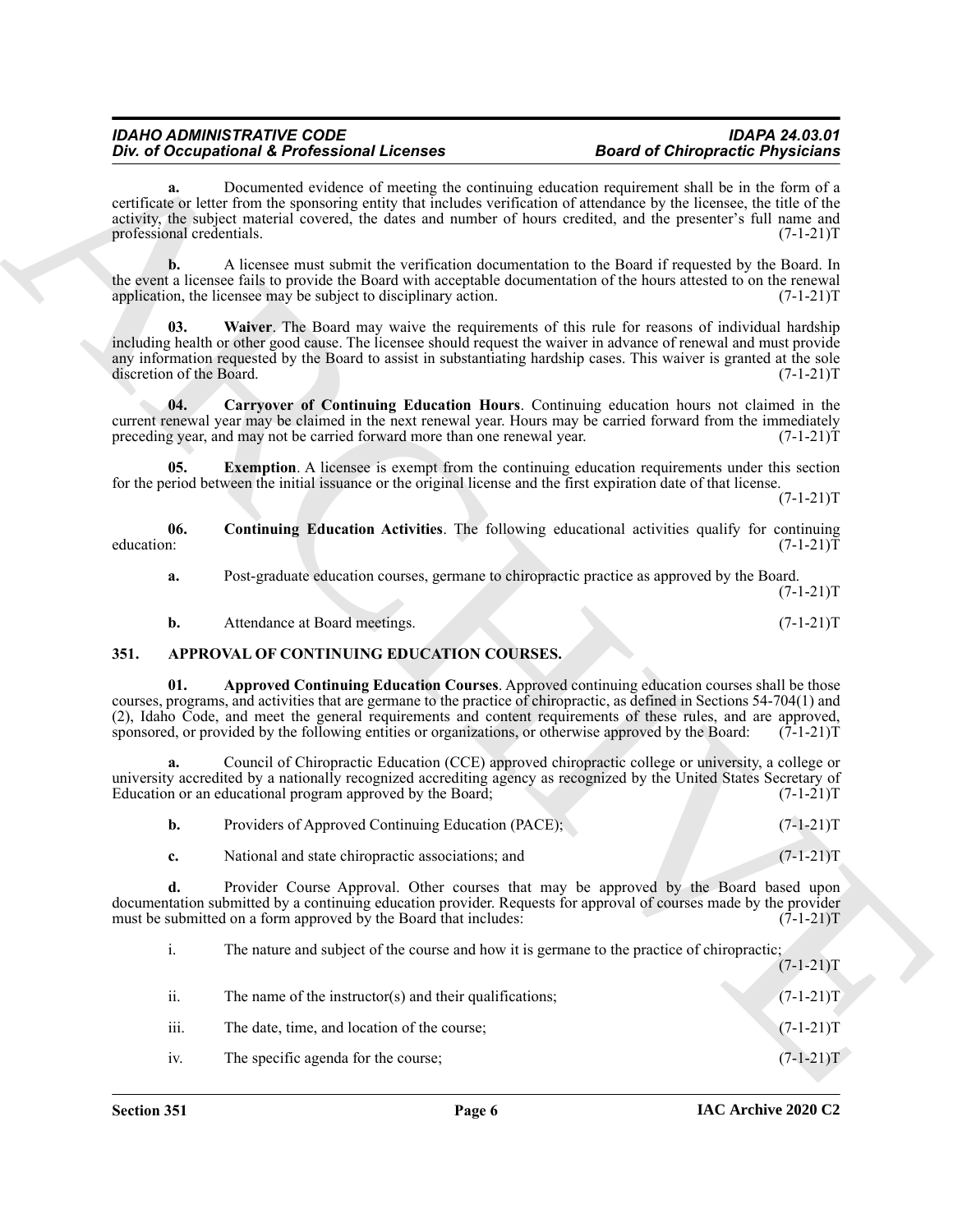|                         | Div. of Occupational & Professional Licenses                                                                                                                                                                                                                                                                                                                                                                                                                                              | <b>Board of Chiropractic Physicians</b> |
|-------------------------|-------------------------------------------------------------------------------------------------------------------------------------------------------------------------------------------------------------------------------------------------------------------------------------------------------------------------------------------------------------------------------------------------------------------------------------------------------------------------------------------|-----------------------------------------|
| V.                      | The number of continuing education hours requested;                                                                                                                                                                                                                                                                                                                                                                                                                                       | $(7-1-21)T$                             |
| vi.                     | The procedures for verification of attendance; and                                                                                                                                                                                                                                                                                                                                                                                                                                        | $(7-1-21)T$                             |
| V11.                    | Other information as may be requested by the Board.                                                                                                                                                                                                                                                                                                                                                                                                                                       | $(7-1-21)T$                             |
| viii.                   | Upon review of all information requested, the Board may deny any request for a course that does<br>not meet the requirements of Idaho law or rule. Board approval of a course shall be granted for a period not to exceed<br>two (2) years or until the course materials or instructors are changed, whichever may occur first.                                                                                                                                                           | $(7-1-21)T$                             |
| 02.                     | Licensee Course Approval. Other courses that may be approved by the Board based upon<br>documentation submitted by the licensee. All requests for approval must be made to the Board in writing and include<br>the nature and subject of the course and its relevancy to the practice of chiropractic, name of instructor(s) and their<br>qualifications, date, time and location of the course, and procedures for verification of attendance.                                           | $(7-1-21)T$                             |
| 352. -- 399. (RESERVED) |                                                                                                                                                                                                                                                                                                                                                                                                                                                                                           |                                         |
| 400.                    | APPROVED SCHOOLS OF CHIROPRACTIC.                                                                                                                                                                                                                                                                                                                                                                                                                                                         |                                         |
| 01.                     | <b>Requirement for Approval.</b>                                                                                                                                                                                                                                                                                                                                                                                                                                                          | $(7-1-21)T$                             |
|                         | The Board will consider a school, college, or university in good standing only if such school,<br>college, or university conforms to the requirements of "recognized candidate for accreditation," or "accredited" of the<br>Council of Chiropractic Education or any foreign country college which meets equivalent standards as determined by<br>the Board and teaches accredited courses in all the subjects set forth in Section $5\dot{4}$ -709(1)(b), Idaho Code. $(7-1-21)\dot{T}$ |                                         |
| b.                      | Regardless of the Council on Chiropractic Education status, the Board may make additional<br>requirements for approval as a reputable school, college or university of Chiropractic.                                                                                                                                                                                                                                                                                                      | $(7-1-21)T$                             |
| 02.                     | New Schools. Those graduates of new schools of chiropractic will only be accepted for licensure<br>application provided the school reaches "recognized candidate for accreditation" status with the Council on<br>Chiropractic Education within one year following the first graduating class.                                                                                                                                                                                            | $(7-1-21)T$                             |
| 401. -- 449. (RESERVED) |                                                                                                                                                                                                                                                                                                                                                                                                                                                                                           |                                         |
| 450.                    | ADVERTISEMENTS.                                                                                                                                                                                                                                                                                                                                                                                                                                                                           |                                         |
| 01.                     | Prohibited Advertising. No chiropractor shall disseminate or cause the dissemination of any<br>advertisement or advertising which is any way fraudulent, false, deceptive or misleading. Any advertisement or<br>advertising shall be deemed by the board to be fraudulent, false, deceptive, or misleading if it:                                                                                                                                                                        | $(7-1-21)T$                             |
| a.                      | Is likely to deceive, defraud, or harm the public; or                                                                                                                                                                                                                                                                                                                                                                                                                                     | $(7-1-21)T$                             |
| b.                      | Uses false or misleading statement(s) regarding a chiropractor's skill or the efficacy or value of the<br>chiropractic medicine, treatment, or remedy prescribed by a chiropractor or at a chiropractor's direction in the<br>treatment of any disease or other condition of the body or mind.                                                                                                                                                                                            | $(7-1-21)T$                             |
| 451. -- 549. (RESERVED) |                                                                                                                                                                                                                                                                                                                                                                                                                                                                                           |                                         |
| 550.                    | <b>CHIROPRACTIC ASSISTANTS.</b>                                                                                                                                                                                                                                                                                                                                                                                                                                                           |                                         |
|                         |                                                                                                                                                                                                                                                                                                                                                                                                                                                                                           |                                         |
| 01.<br>and liable for:  | Chiropractic Physician Responsible and Liable. The chiropractic physician shall be responsible                                                                                                                                                                                                                                                                                                                                                                                            | $(7-1-21)T$                             |

#### <span id="page-6-8"></span><span id="page-6-0"></span>**352. -- 399. (RESERVED)**

#### <span id="page-6-1"></span>**400. APPROVED SCHOOLS OF CHIROPRACTIC.**

#### <span id="page-6-11"></span><span id="page-6-9"></span>**01. Requirement for Approval**. (7-1-21)T

#### <span id="page-6-10"></span><span id="page-6-2"></span>**401. -- 449. (RESERVED)**

#### <span id="page-6-7"></span><span id="page-6-6"></span><span id="page-6-3"></span>**450. ADVERTISEMENTS.**

#### <span id="page-6-4"></span>**451. -- 549. (RESERVED)**

#### <span id="page-6-13"></span><span id="page-6-12"></span><span id="page-6-5"></span>**550. CHIROPRACTIC ASSISTANTS.**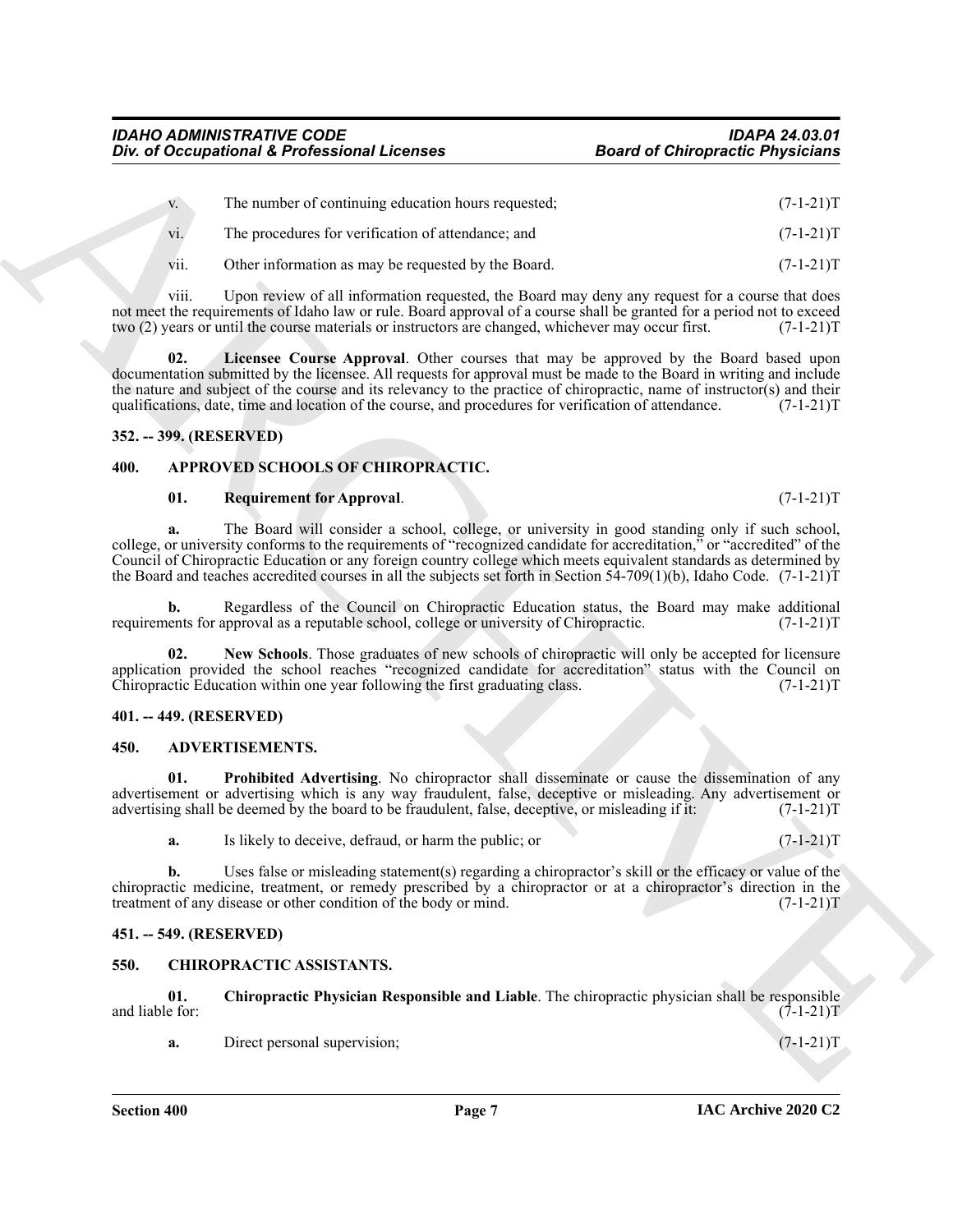<span id="page-7-9"></span><span id="page-7-8"></span><span id="page-7-7"></span><span id="page-7-6"></span><span id="page-7-5"></span><span id="page-7-4"></span><span id="page-7-3"></span><span id="page-7-2"></span><span id="page-7-0"></span>

| <b>IDAHO ADMINISTRATIVE CODE</b>             | <b>IDAPA 24.03.01</b>                   |
|----------------------------------------------|-----------------------------------------|
| Div. of Occupational & Professional Licenses | <b>Board of Chiropractic Physicians</b> |

<span id="page-7-1"></span>

| Div. of Occupational & Professional Licenses                                                                                                                                                                                                                                                                                                                                                                                                        | <b>Board of Chiropractic Physicians</b> |
|-----------------------------------------------------------------------------------------------------------------------------------------------------------------------------------------------------------------------------------------------------------------------------------------------------------------------------------------------------------------------------------------------------------------------------------------------------|-----------------------------------------|
| Any acts of the assistant in the performance of chiropractic practice;<br>b.                                                                                                                                                                                                                                                                                                                                                                        | $(7-1-21)T$                             |
| Proper training and capabilities of the chiropractic assistant before authorization is given to<br>c.<br>perform any chiropractic practice.                                                                                                                                                                                                                                                                                                         | $(7-1-21)T$                             |
| 02.<br>Chiropractic Assistant Limitations. A chiropractic assistant shall not:                                                                                                                                                                                                                                                                                                                                                                      | $(7-1-21)T$                             |
| Manipulate articulations;<br>a.                                                                                                                                                                                                                                                                                                                                                                                                                     | $(7-1-21)T$                             |
| Provide diagnostic results or interpretations to the patient;<br>$\mathbf{b}$ .                                                                                                                                                                                                                                                                                                                                                                     | $(7-1-21)T$                             |
| Provide treatment advice to any patient without instructions from the supervising Chiropractic<br>c.<br>Physician.                                                                                                                                                                                                                                                                                                                                  | $(7-1-21)T$                             |
| <b>CHIROPRACTIC INTERN.</b><br>551.                                                                                                                                                                                                                                                                                                                                                                                                                 |                                         |
| 01.<br>Chiropractic Physician Responsible and Liable. The chiropractic physician shall be responsible<br>and liable for:                                                                                                                                                                                                                                                                                                                            | $(7-1-21)T$                             |
| Direct personal supervision of the intern;<br>a.                                                                                                                                                                                                                                                                                                                                                                                                    | $(7-1-21)T$                             |
| Any acts of the intern in the performance of chiropractic practice;<br>b.                                                                                                                                                                                                                                                                                                                                                                           | $(7-1-21)T$                             |
| Determining that the intern possesses sufficient training and capabilities before authorization is<br>c.<br>given to perform any chiropractic practice.                                                                                                                                                                                                                                                                                             | $(7-1-21)T$                             |
| 02.<br>Chiropractic Intern Limitations. A chiropractic intern shall not:                                                                                                                                                                                                                                                                                                                                                                            | $(7-1-21)T$                             |
| Perform any chiropractic practice independently, but must perform all such practice under the<br>direct personal supervision of a licensed Chiropractic Physician;                                                                                                                                                                                                                                                                                  | $(7-1-21)T$                             |
| Provide diagnostic results or interpretations to the patient prior to consultation with the supervising<br>b.<br>Chiropractic Physician;                                                                                                                                                                                                                                                                                                            | $(7-1-21)T$                             |
| Provide treatment advice to any patient without instructions from the supervising Chiropractic<br>c.<br>Physician.                                                                                                                                                                                                                                                                                                                                  | $(7-1-21)T$                             |
| 552.<br>TEMPORARY PRACTICE PERMITS.<br>When an original application for license or internship is accepted by the board as being fully completed, in<br>accordance with the requirements of the Idaho Chiropractic Physician Law and these Rules, a temporary permit to<br>practice may be issued.                                                                                                                                                   | $(7-1-21)T$                             |
| Supervision Required. A permit holder may work only when under the direct personal supervision<br>01.<br>of a chiropractic physician currently licensed in Idaho. The name, address and signature of the supervising<br>chiropractic physician shall appear on the application.                                                                                                                                                                     | $(7-1-21)T$                             |
| 02.<br>Only One Permit May Be Issued. Only one (1) permit may be issued under any circumstances to<br>any individual.                                                                                                                                                                                                                                                                                                                               | $(7-1-21)T$                             |
| Validity of Temporary Permits. Temporary permit to practice will be valid for a period not to<br>03.<br>exceed twelve (12) months and only:                                                                                                                                                                                                                                                                                                         | $(7-1-21)T$                             |
| In the case of an applicant for Idaho licensure, until the results of the next scheduled examination<br>a.<br>have been released. No work permit will be issued to an applicant who has previously failed an examination for<br>licensure in this or any other state, territory, possession, or country more than once. Failure to sit for the next<br>scheduled examination will invalidate the work permit and no further permits will be issued. | $(7-1-21)T$                             |
|                                                                                                                                                                                                                                                                                                                                                                                                                                                     |                                         |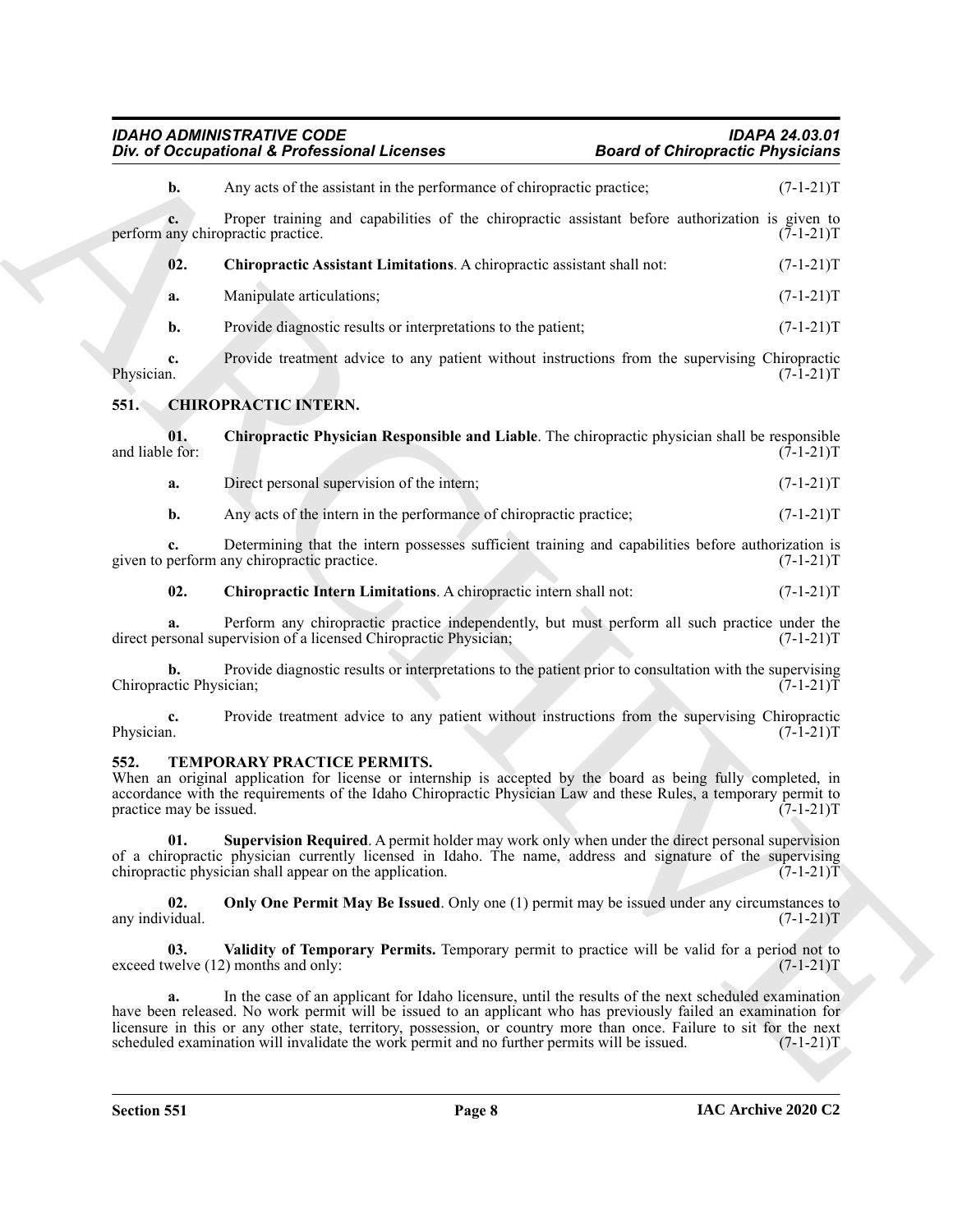For d Occupation's E-Points and the method in the spherical Research Occupation (Figure 2). The spherical Research Control is a spherical property of the spherical Research Control in the spherical Research Control in the **b.** In the case of an intern, until the scheduled date of graduation from an approved school of chiropractic. Upon original application for licensure in Idaho, the intern permit may be extended by the board until the results of the next scheduled examination have been released. No work permit will be issued to an applicant who has previously failed an examination for licensure in this or any other state, territory, possession, or country more than once. Failure to sit for the next scheduled examination will invalidate the work permit and no further permits will be issued.  $(7-1-21)T$ 

#### <span id="page-8-0"></span>**553. -- 604. (RESERVED)**

#### <span id="page-8-9"></span><span id="page-8-1"></span>**605. CODE OF ETHICS.**

Chiropractic physicians are responsible for maintaining and promoting ethical practice in accordance with the ethical principles set forth in Appendix A in these rules. (7-1-21) principles set forth in Appendix A in these rules.

#### <span id="page-8-2"></span>**606. -- 699. (RESERVED)**

#### <span id="page-8-6"></span><span id="page-8-3"></span>**700. CLINICAL NUTRITION CERTIFICATION AND PRACTICE.**

<span id="page-8-8"></span>**01. Non-Certified Clinical Nutritional Practice**. Clinical nutritional methods as referenced in Section 54-704(1), Idaho Code, include, but are not limited to, the clinical use, administration, recommendation, compounding, prescribing, selling, and distributing non-prescription vitamins, minerals, botanical medicine, herbals, homeopathic, phytonutrients, antioxidants, enzymes and glandular extracts, and durable and non-durable medical goods and devices. Nothing herein shall allow any deviation from Section 54-704(3), Idaho Code. (7-1-21)T goods and devices. Nothing herein shall allow any deviation from Section 54-704(3), Idaho Code.

<span id="page-8-7"></span>**02. Certified Clinical Nutritional Practice**.The Board may issue clinical nutrition certification to a chiropractic physician licensed by the Board who successfully completes the minimum education and complies with requirements in Chapter 7, Title 54, Idaho Code governing clinical nutrition certification and the requirements of Sections 700 through 706. (7-1-21) Sections 700 through 706.

#### <span id="page-8-4"></span>**701. (RESERVED)**

### <span id="page-8-10"></span><span id="page-8-5"></span>**702. REQUIREMENTS FOR CLINICAL NUTRITION CERTIFICATION.**

The Board may grant clinical nutrition certification to a licensee who completes an application, pays the applicable fees and meets the following requirements: (7-1-21) fees and meets the following requirements:

#### <span id="page-8-11"></span>**01. General**. (7-1-21)T

**a.** Hold and maintain a current, active, unrestricted license as a chiropractic physician issued by the  $(7-1-21)T$  $Board.$  (7-1-21) $T$ 

**b.** Not have been on probation or otherwise disciplined by the Board or by any other licensing board or regulatory entity; provided the applicant may make written request to the Board for an exemption review to determine the applicant's suitability for certification, which the Board shall determine in accordance with the following: (7-1-21)T

i. The exemption review shall consist of a review of any documents relating to the probation or discipline and any supplemental information provided by the applicant bearing upon the applicant's suitability for certification. The Board may, at its discretion, grant an interview of the applicant. During the review, the Board shall consider the following factors or evidence: (7-1-21)T

| (1)    |      | The severity or nature of the violation(s) resulting in probation or discipline; | $(7-1-21)T$                        |
|--------|------|----------------------------------------------------------------------------------|------------------------------------|
| $\sim$ | $-1$ |                                                                                  | $\sim$ $\sim$ $\sim$ $\sim$ $\sim$ |

- (2) The period of time that has passed since the violation(s) under review; (7-1-21)T
- (3) The number or pattern of violations or other similar incidents; (7-1-21)T
- (4) The circumstances surrounding the violation(s) that would help determine the risk of repetition;  $(7-1-21)T$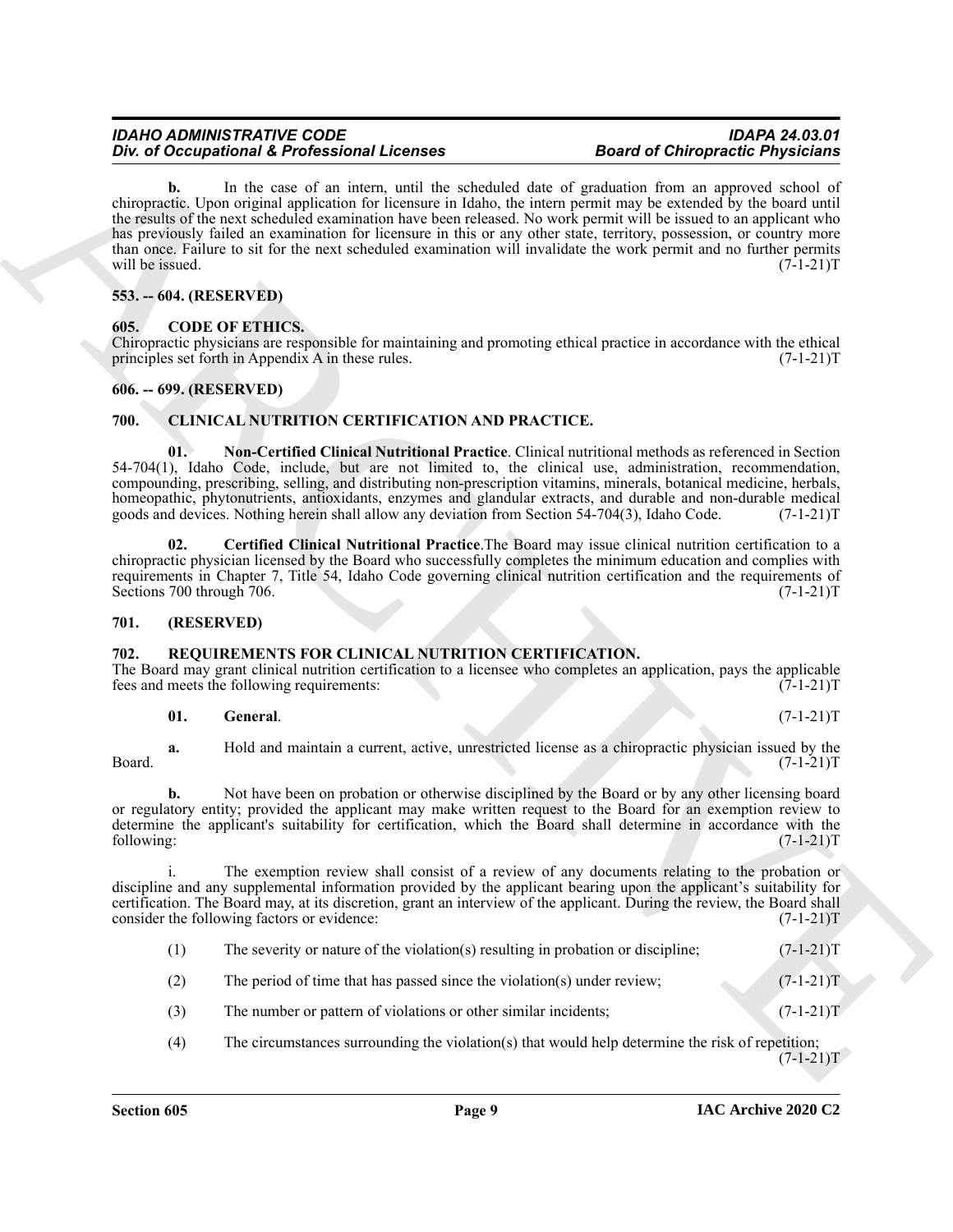The relationship of the violation(s) to the practice of chiropractic or any health care profession, including but not limited to, whether the violation(s) related to clinical practice, involved patient care, a violation of any state or federal law, rule or regulation relating to controlled substances or to a drug, substance or product identified in Section 54-704(3)(b), Idaho Code;  $(7-1-21)$ T

(6) The applicant's activities since the violation(s) under review, such as employment, education, participation in treatment, payment of restitution, or any other factors that may be evidence of current rehabilitation; and  $(7-1-21)$ T

(7) Any other mitigating or aggravating circumstances. (7-1-21)T

ii. The applicant shall bear the burden of establishing current suitability for certification.  $(7-1-21)T$ 

**c.** Successfully complete the requirements of Section 54-717, Idaho Code, and Section 702.(7-1-21)T

One of Occupational & Professional Licenses<br>
Board of Oclimpactic Physicians<br>
induction The relationship of the visiting of the product of distinguishing and the summarized transformation<br>
induction and the relationship o **d.** Written verification of current health care provider cardiopulmonary resuscitation (CPR) certification. Health care provider CPR certification must be from a course that includes a hands-on skill component as provided by the American Heart Association, American Red Cross, American Health and Safety Institute or similar provider approved by the Board. Written verification of current basic life support (BLS) certification. All chiropractic physicians holding clinical nutrition certification must maintain current health care provider CPR and<br>BLS certification as provided in this Section. (7-1-21)T BLS certification as provided in this Section.

**e.** Certify that the chiropractic physician has BLS equipment on the premises where clinical nutrition treatment is being performed. BLS equipment shall include at a minimum: (7-1-21)T

- ii. Oxygen. (7-1-21)T
- iii. Epinephrine. (7-1-21)T

**f.** Certify that the chiropractic physician possesses and will provide to patients informed consent documentation that explains the benefits and potential risks of the specific course of intravenous or injectable nutrition therapy that is being proposed and that the physician will in advance obtain from the patient written voluntary permission to perform the proposed therapy in accordance with Section 54-717(7), Idaho Code. (7-1-21)T

Payment of all fines, costs, fees or other amounts that are due and owing to the Board or in compliance with a payment arrangement with the Board is required to be eligible for clinical nutrition certification pursuant to Sections 700 through 706. pursuant to Sections  $700$  through  $706$ .

<span id="page-9-0"></span>**02. Didactic Education Requirement**. Provide a certificate or other evidence acceptable to the Board of successful completion of a minimum of seven (7) credits (seventy-seven (77) hours) of didactic human nutrition, nutrition biochemistry, and nutritional pharmacology courses. The certificate or other evidence of successful<br>completion must be provided directly to the Board by the educational institution. (7-1-21) completion must be provided directly to the Board by the educational institution.

**a.** Chiropractic physicians licensed by the Board who apply for clinical nutrition certification may be determined to have satisfied the didactic education requirements only if they present a certificate or other evidence acceptable to the Board pursuant to this Section demonstrating they commenced obtaining the didactic education required by this Section no earlier than three (3) years prior to applying for clinical nutrition certification and thereafter successfully completed the requirements. (7-1-21) thereafter successfully completed the requirements.

<span id="page-9-1"></span>**03. Practicum Requirement**. Provide a certificate or other evidence acceptable to the Board of successful completion of a minimum of twenty-four (24) hours of practicum in intravenous and injectable nutrient therapy, which must include: sterile needle practices, phlebotomy, proper injection techniques, intravenous therapy techniques, intramuscular injection techniques, safety practices, and use and expected outcomes utilizing micronutrients, response to adverse effects, lab testing, and blood chemistry interpretation. (7-1-21) micronutrients, response to adverse effects, lab testing, and blood chemistry interpretation.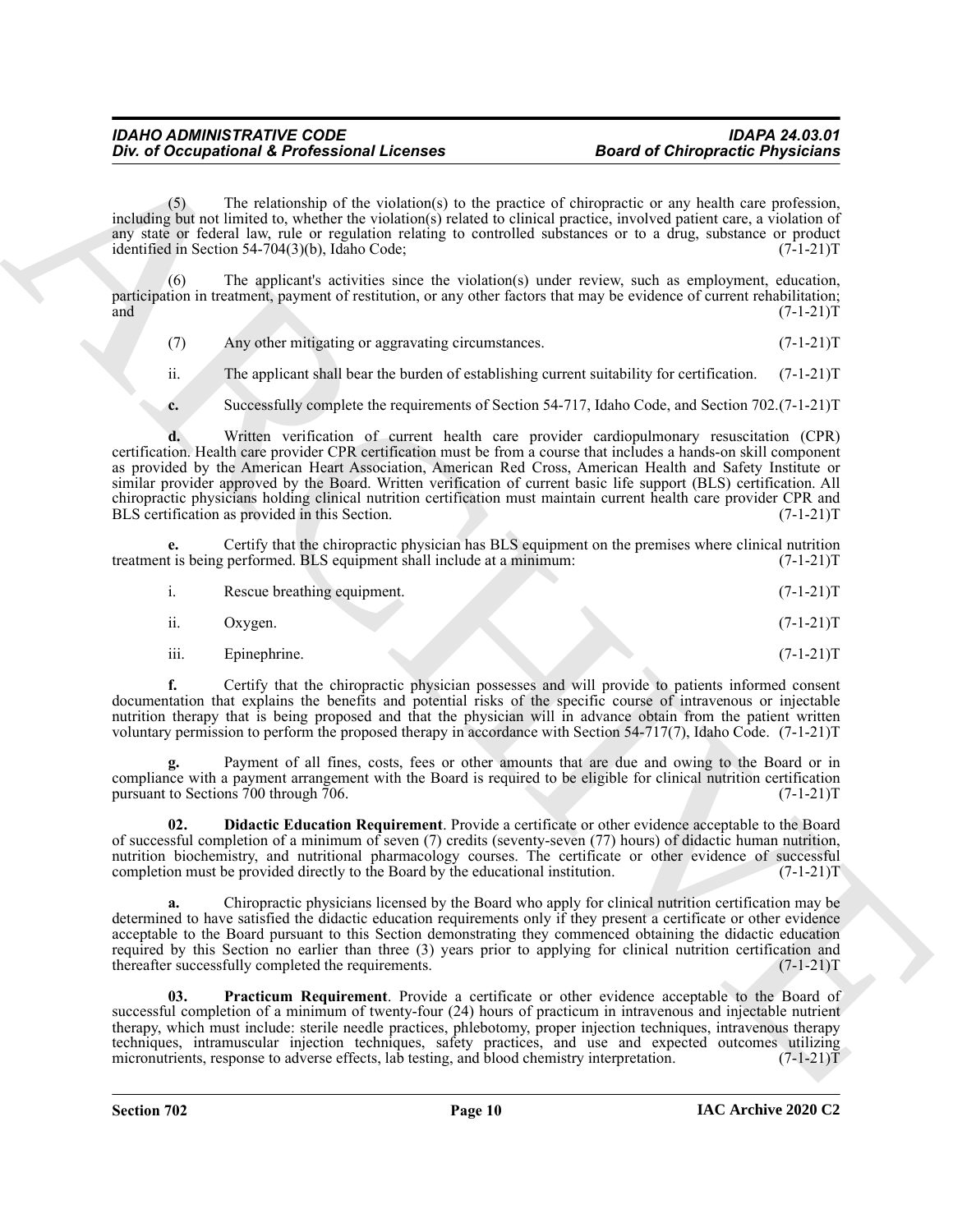**a.** After July 1, 2019, the practicum of any applicant for clinical nutrition certification required by this Section must not have commenced more than two (2) years prior to the date of application for clinical nutrition certification and be successfully completed thereafter. (7-1-21) certification and be successfully completed thereafter.

<span id="page-10-5"></span>**04. Accredited Institution and Program Requirement**. The courses and practicum required by Subsections 702.02 and 702.03 must be taken from an accredited chiropractic college or other accredited institution of higher education. In addition the courses and practicum must be from an accredited program at the college or institution or be a program approved by the Board.  $(7-1-21)T$ institution or be a program approved by the Board.

For purposes of this Section "accredited" means accredited by an accrediting agency recognized by Department of Education. (7-1-21)<sup>T</sup> the United States Department of Education.

**b.** For purposes of this Section "approved by the Board" means a program that is a "recognized candidate for accreditation," has "initial accreditation" status or "preaccreditation" status by an accrediting body recognized by the United States Department of Education, or is substantially equivalent to a program having that status. (7-1-21)T status.  $(7-1-21)T$ 

**c.** An applicant for clinical nutrition certification shall bear the burden to demonstrate their education and training in clinical nutrition meets the requirements of this Section, including both the accredited institution and accredited program requirements. (7-1-21)T accredited program requirements.

<span id="page-10-7"></span><span id="page-10-6"></span>**05. Audit of Compliance with Clinical Nutrition Certification and Recertification Requirements**. The Board may conduct audits to confirm that licensees meet the requirements to maintain clinical nutrition certification and recertification. In the event a licensee audited by the Board fails to provide documentation or other evidence acceptable to the Board of meeting the clinical nutrition certification or recertification requirements as verified to the Board as part of their annual license renewal or the recertification process the matter will be referred to Division's investigative unit for investigation and potential disciplinary proceedings by the Boar Division's investigative unit for investigation and potential disciplinary proceedings by the Board.

One of Occupational K. Professional Licenses<br>
Search Oclimptocle Physicisms<br>
Search Apple of Northern Comparison Comparison Comparison Comparison Comparison Comparison Comparison Comparison<br>
Search Apple of Northern Compa **06. Requirement to Maintain Supporting Documentation**. A licensee need not submit documentation to the Board with a chiropractic license renewal application verifying qualifications for annual issuance of clinical nutrition certification pursuant to Section 703, or verifying qualifications to recertify clinical nutrition certification pursuant to Section 706. However, a licensee must maintain documentation for a period of five (5) years verifying the licensee has satisfied the requirements. A licensee must submit the documentation to the Board if the annual reissuance or the recertification is audited. All documentation must include the licensee's name, and as applicable, the date the course or other required activity commenced and was completed, provider name, course title<br>and description, length of the course/activity, and other information required by the Board. (7-1-21)T and description, length of the course/activity, and other information required by the Board.

#### <span id="page-10-1"></span><span id="page-10-0"></span>**703. ANNUAL ISSUANCE OF CLINICAL NUTRITION CERTIFICATION WITH LICENSE RENEWAL.**

<span id="page-10-2"></span>**01. Expiration Date**. Chiropractic physicians' clinical nutrition certification expires on the expiration date of their chiropractic license and must be issued annually with the renewal of their license pursuant to Section 350. The Board shall waive the clinical nutrition certification fee in conjunction with the first timely renewal of the chiropractic license after initial clinical nutrition certification. (7-1-21) chiropractic license after initial clinical nutrition certification.

<span id="page-10-4"></span>**02. Issuance**. Clinical nutrition certification shall be issued annually by timely submission of a chiropractic license renewal application, payment of the chiropractic license renewal fee, the clinical nutrition certification fee, any amounts owing pursuant to Subsection 702.01.g., and verifying to the Board that the licensee is in compliance with the requirements for clinical nutrition certification as provided in the Board's laws and rules.

 $(7-1-21)T$ 

#### <span id="page-10-3"></span>**03. Failure to Comply with Issuance Requirements**. (7-1-21)T

**a.** If a licensee with clinical nutrition certification fails to verify meeting clinical nutrition certification annual issuance requirements when renewing their chiropractic physician license the clinical nutrition certification is canceled and the chiropractic physician license will be renewed without clinical nutrition certificati canceled and the chiropractic physician license will be renewed without clinical nutrition certification.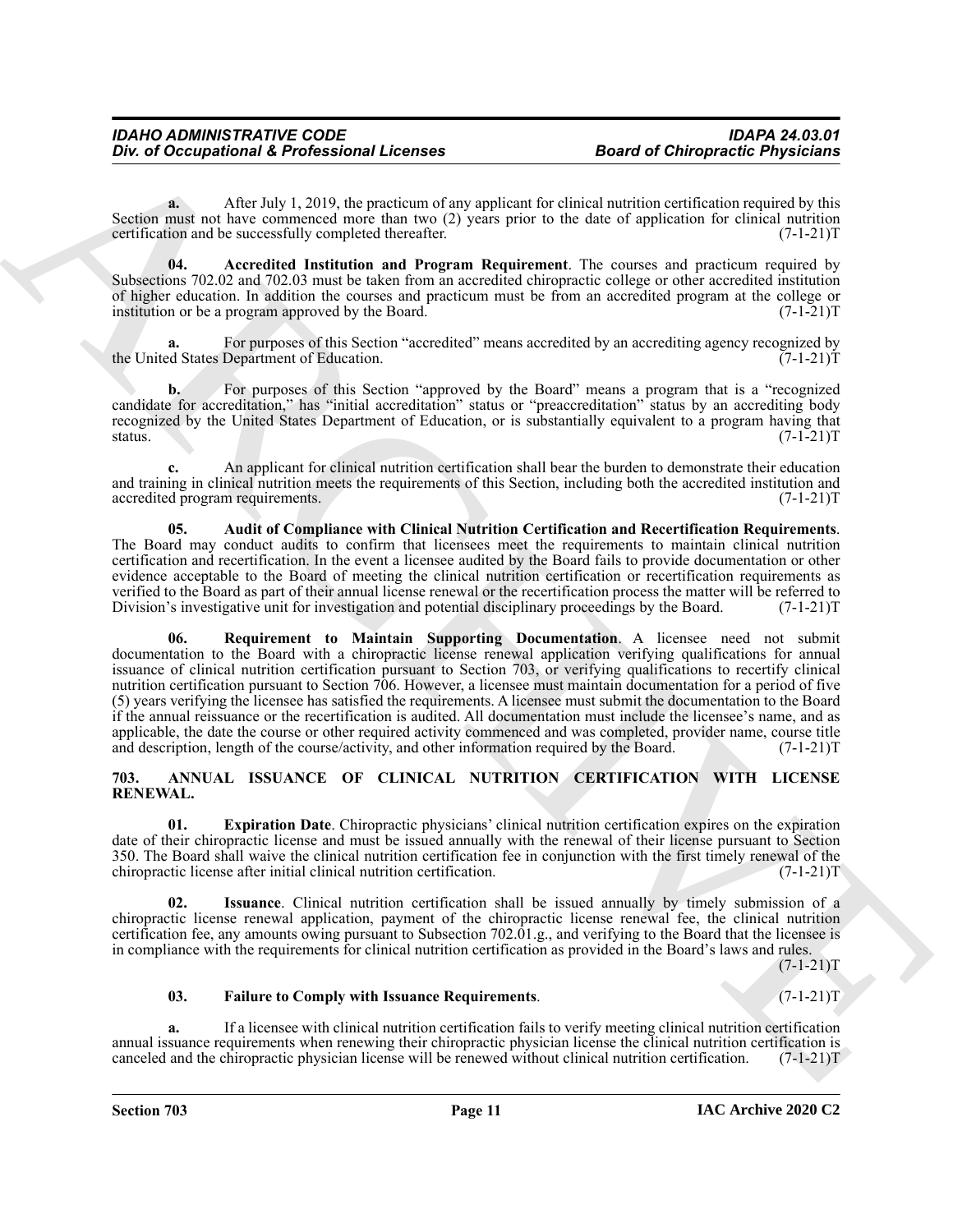**b.** If a licensee with clinical nutrition certification fails to timely renew their chiropractic physician heir clinical nutrition certification is canceled. (7-1-21) license their clinical nutrition certification is canceled.

**c.** Clinical nutrition certification canceled pursuant to this Section may be reissued within three (3) accordance with Section 704.  $(7-1-21)T$ years in accordance with Section 704.

#### <span id="page-11-9"></span><span id="page-11-0"></span>**704. REISSUANCE OF CANCELLED CLINICAL NUTRITION CERTIFICATION.**

<span id="page-11-10"></span>**01.** Reissuance. Clinical nutrition certification canceled pursuant to Subsection 703.03 may be within three (3) years of cancellation as follows:  $(7-1-21)$ reissued within three  $(3)$  years of cancellation as follows:

**a.** Submission of a reissuance application and payment of the current clinical nutrition certification (7-1-21)T fee.  $(7-1-21)T$ 

**b.** Submission of any other documents required by the Board for reissuance including but not limited  $(7-1-21)$ T to:  $(7-1-21)T$ 

i. Documentation of holding current licensure as a chiropractic physician from the Board meeting the ents of Section 702. (7-1-21) requirements of Section 702.

ii. Documentation of compliance with clinical recertification requirements in accordance with Section 706. (7-1-21)T

iii. Documentation of current health care provider CPR and BLS certification and certification that the chiropractic physician has BLS equipment on the premises where clinical nutrition treatment is performed and that informed consent and voluntary permission to perform the proposed therapy are being used in accordance with Section 702. (7-1-21)T Section 702. (7-1-21) T

#### <span id="page-11-3"></span><span id="page-11-1"></span>**705. CLINICAL NUTRITION CERTIFICATION CANCELLED FOR OVER THREE (3) YEARS.**

Clinical nutrition certification canceled for a period of more than three (3) years may not be reissued. The chiropractic physician so affected shall be required to make application to the Board in compliance with Section 701 and Section 702 and pay the application and other fees for new clinical nutrition certification. The applicant shall be reviewed by the Board and considered as follows: (7-1-21)T

<span id="page-11-4"></span>**01. Current Competency and Training**. The chiropractic physician shall fulfill requirements as determined by the Board that demonstrate the chiropractic physician's competency to regain clinical nutrition certification in this state. Such requirements may include, but are not limited to, education, supervised practice, and examination, including some or all education, training and other requirements for original clinical nutrition certification as set forth in Section 54-717, Idaho Code, and Section 702. (7-1-21) certification as set forth in Section 54-717, Idaho Code, and Section 702.

<span id="page-11-5"></span>**02. New Clinical Nutrition Certification**. Chiropractic Physicians who fulfill the conditions and requirements of this Section may be granted a new clinical nutrition certification. (7-1-21)T

#### <span id="page-11-6"></span><span id="page-11-2"></span>**706. CLINICAL NUTRITION RECERTIFICATION REQUIREMENT.**

<span id="page-11-8"></span>**01. Recertification in Clinical Nutrition Every Three (3) Years**. After Initial certification in clinical nutrition, chiropractic physicians must recertify in clinical nutrition every three (3) years in order to maintain clinical nutrition certification. (7-1-21)T nutrition certification.

One of Occupational K. Fredericks and Linearns **Exercises Exercise Control** Control Control Control Control Control Control Control Control Control Control Control Control Control Control Control Control Control Control **02. Annual Verification of Meeting Requirements**. In order to maintain clinical nutrition certification pursuant to Section 54-717, Idaho Code, and Section 700, chiropractic physicians having clinical nutrition certification must annually verify, along with their chiropractic license renewal, pursuant to Subsection 706.01 by attesting to the Board they are in compliance with the requirements to recertify in clinical nutrition the following:  $(7-1-21)$ following: (7-1-21)T

<span id="page-11-7"></span>**a.** Completion within the three (3) years prior to required recertification of a twelve (12) hour in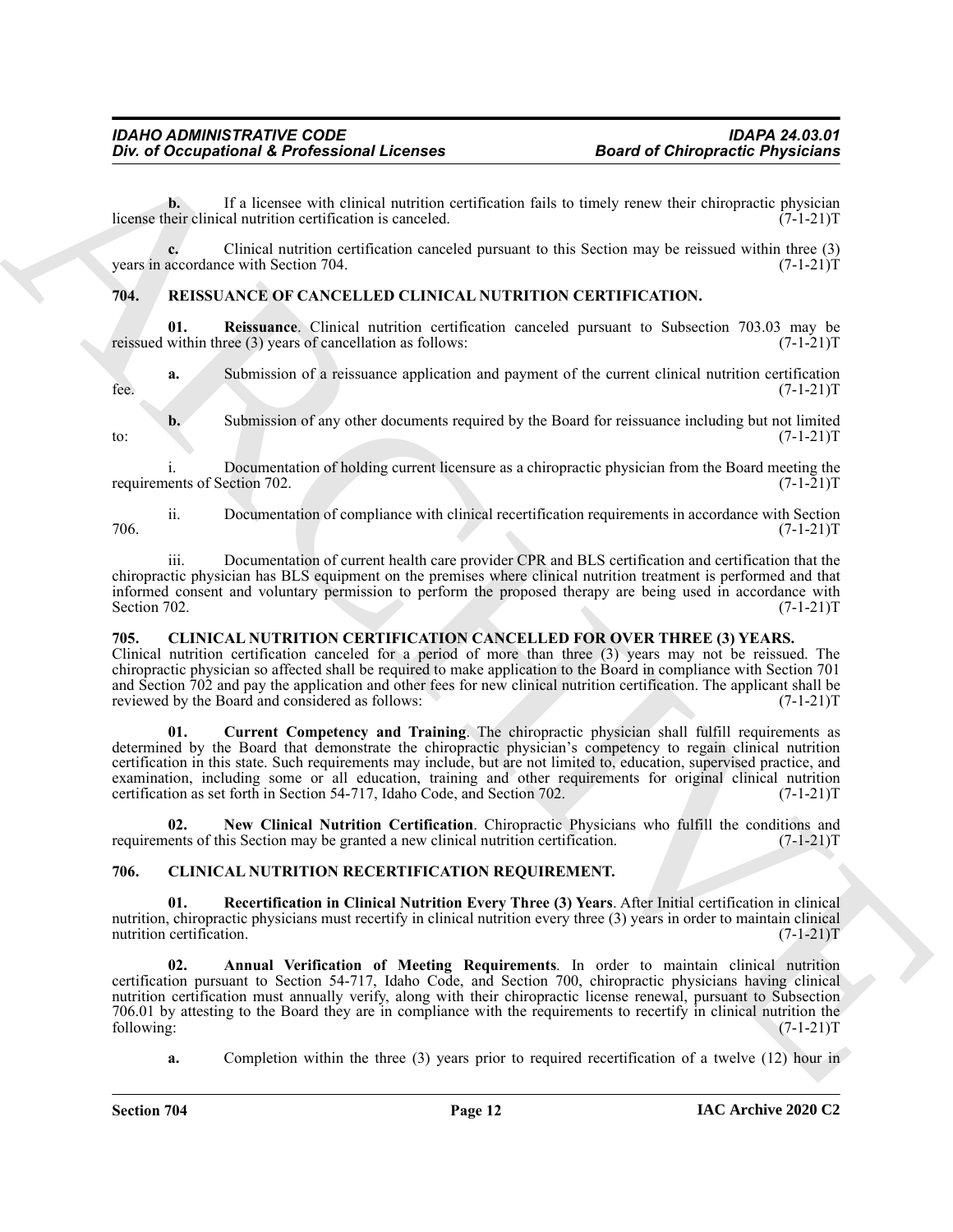person face to face classroom course from an institution and program meeting Section 702.04 accreditation requirements. The course must include both didactic education and practical review and practice of contemporary developments and best practices to maintain core competency in the practice of clinical nutrition as set forth in Section 54-716, Idaho Code, and Section 54-717, Idaho Code. (7-1-21)T

**b.** Current licensure as a chiropractic physician issued by the Board meeting the requirements of Section 702. (7-1-21) Section 702. (7-1-21)T

**c.** Current health care provider CPR and BLS certification and that BLS equipment is maintained on the premises where clinical nutrition treatment is performed pursuant to Section 702. (7-1-21)T

**d.** They possess and will provide to patients informed consent documentation that explains the benefits and potential risks of the specific course of intravenous or injectable nutrition therapy that is being proposed and that the physician will in advance obtain from the patient written voluntary permission to perform the proposed therapy in accordance with Section 54-717(7), Idaho Code. (7-1-21)T

<span id="page-12-2"></span>**03. Recertification is in Addition to Required Annual Continuing Education**. The twelve (12) hour recertification course requirement is in addition to the annual eighteen (18) hours of continuing education required<br>(7-1-21)T under Section 350.

<span id="page-12-1"></span>**04. Failure to Timely Recertify in Clinical Nutrition**. Clinical nutrition certification not timely recertified in accordance with Section 706 shall expire and be canceled. Clinical nutrition certification canceled for failure to recertify may be reissued within three (3) years in accordance with Section 704. (7-1-21)T failure to recertify may be reissued within three  $(3)$  years in accordance with Section 704.

#### <span id="page-12-3"></span><span id="page-12-0"></span>**707. OBTAINING AND INDEPENDENTLY ADMINISTERING CLINICAL NUTRITION PRESCRIPTION DRUG PRODUCTS.**

A chiropractic physician with clinical nutrition certification as defined by Sections 54-704(4), 54-716 and 54-717, Idaho Code, may obtain and independently administer prescription drug products in the practice of chiropractic subject to the conditions below. (7-1-21) subject to the conditions below.

<span id="page-12-4"></span>**01. Current Certification in Clinical Nutrition Required**. Only chiropractic physicians who hold current certification in clinical nutrition by the Board may obtain and independently administer prescription drug products during chiropractic practice. (7-1-21) products during chiropractic practice.

<span id="page-12-5"></span>**02. Obtain Prescription Drugs Products from the Formulary**. A chiropractic physician with clinical nutrition certification may not obtain a prescription drug product that is not listed in the chiropractic clinical nutrition formulary. (7-1-21) formulary. (7-1-21)T

<span id="page-12-6"></span>**03. Only Administer Prescription Drug Products from the Formulary**. Chiropractic physicians with clinical nutrition certification may only administer those prescription drug products listed in the chiropractic clinical nutrition formulary. (7-1-21)T

<span id="page-12-8"></span>**a.** Chiropractic physicians with clinical nutrition certification shall not prescribe, dispense, distribute, or direct to a patient the use of a prescription drug product except as allowed in Section 54-704(5), Idaho Code.

 $(7-1-21)T$ 

The d'Octupation is forferisained Heronic Constant and Heronic Constant and Octupation is the state of Octupation in the state of Octupation in the state of Octupation in the state of Octupation in the state of Octupatio **04. Routes of Administration and Dosing of Prescription Drug Products**. Prescription drug products listed in the chiropractic clinical nutrition formulary may be administered through oral, topical, intravenous, intramuscular or subcutaneous routes by a chiropractic physician with clinical nutrition certification. The route of administration and dosing shall be in accordance with the product's labeling as approved by the federal food and drug administration or with the manufacturer's instructions. (7-1-21) administration or with the manufacturer's instructions.

<span id="page-12-7"></span>**05. Practice Limited to Chiropractic Physicians with Clinical Nutrition Certification**. Chiropractic interns, chiropractic assistants, holders of chiropractic temporary practice permits and others working under the authority or direction of a chiropractic physician may not perform any practice or function requiring clinical nutrition certification. (7-1-21)T nutrition certification.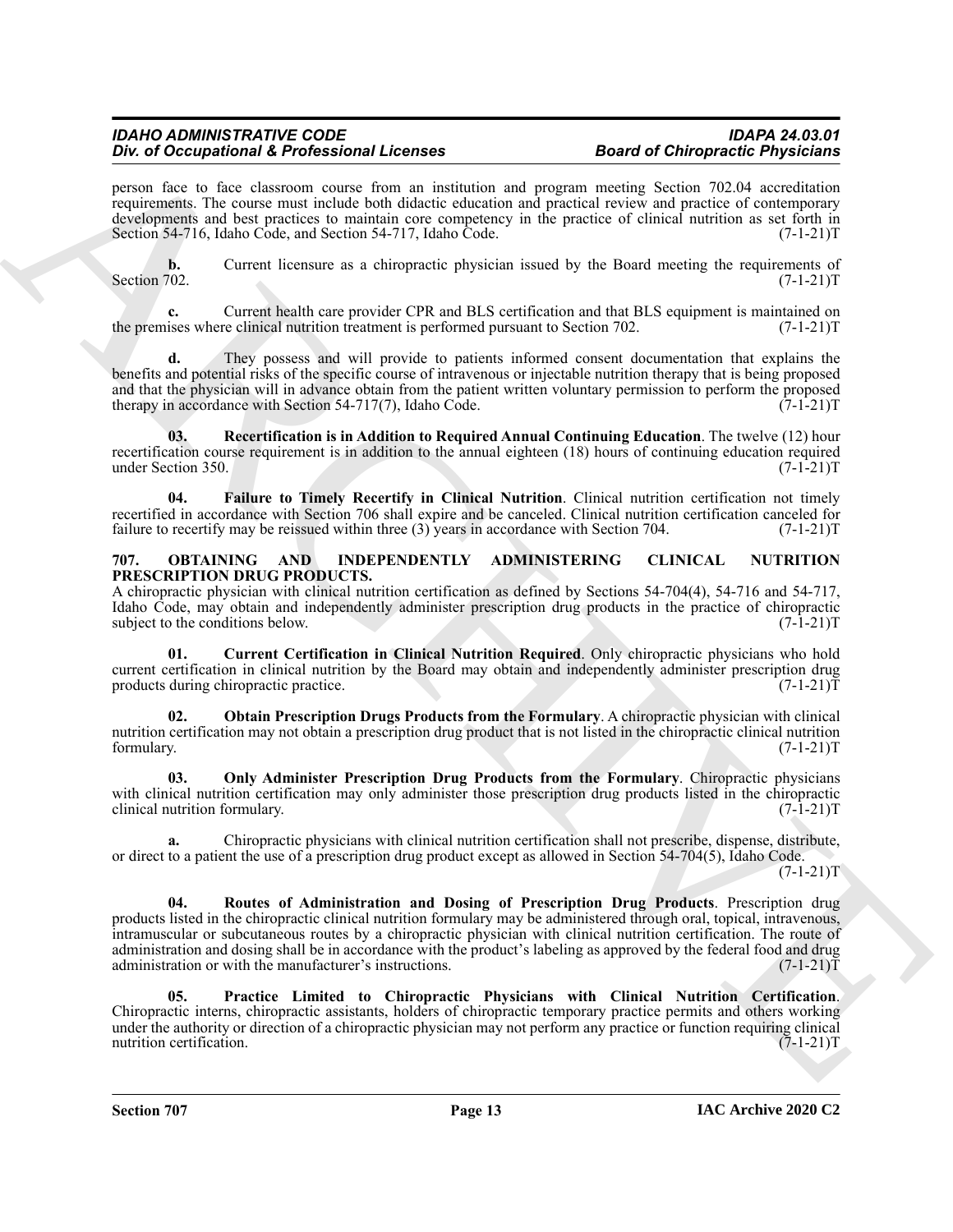<span id="page-13-8"></span>**06. Sale, Transfer, or Other Distribution of Prescription Drugs Prohibited**. Chiropractic physicians with clinical nutrition certification may obtain and administer prescription drug products to a patient only in accordance with this Section 707. Chiropractic physicians may not prescribe, sell, transfer, dispense, or otherwise distribute prescription drug products to any person or entity. Prescription drug products not administered to a patient shall be handled in accordance with Subsections 708.05, 708.06, and 708.07.  $(7-1-21)T$ 

### <span id="page-13-1"></span><span id="page-13-0"></span>**708. CLINICAL NUTRITION FORMULARY.**

Chiropractic physicians certified in clinical nutrition may obtain and independently administer, during chiropractic practice, only the prescription drug products listed in this chiropractic clinical nutrition formulary and subject to the provisions hereof. (7-1-21)T

**01.** Chiropractic Clinical Nutrition Prescription Drug Formulary. Prescription drug products that used by chiropractic physicians with clinical nutrition certification are limited to the following: (7-1-21)T may be used by chiropractic physicians with clinical nutrition certification are limited to the following:

<span id="page-13-2"></span>**a.** Vitamins: vitamin A, all B vitamins and vitamin C; (7-1-21)T

**b.** Minerals: ammonium molybdate, calcium, chromium, copper, iodine, magnesium, manganese, n, selenium, sodium, and zinc; (7-1-21) potassium, selenium, sodium, and zinc;

| Fluids: dextrose, lactated ringers, plasma lyte, saline, and sterile water; | $(7-1-21)T$ |
|-----------------------------------------------------------------------------|-------------|
|                                                                             |             |

**d.** Epinephrine; and (7-1-21)T

<span id="page-13-7"></span><span id="page-13-5"></span>**e.** Oxygen for use during an emergency or allergic reaction.  $(7-1-21)T$ 

**02. Sources of Clinical Nutrition Prescription Drug Products**. Prescription drug products listed in the chiropractic clinical nutrition formulary shall be obtained only by a chiropractic physician with clinical nutrition certification and only from a source licensed under Chapter 17, Title 54, Idaho Code, that is a wholesale distributor, a manufacturer, a pharmacy, compounding pharmacy, or an outsourcing facility and from no other source. (7-1-21)T

For O Compatibility Constraint Liberation Internaction Constraint Proceeding Density Procedure Compatibility Compatibility Compatibility Compatibility Compatibility Compatibility Compatibility Compatibility Compatibility **03. No Compounding of Prescription Drug Products**. No vitamin or mineral may be compounded, as defined in Section 54-1705, Idaho Code, by a chiropractic physician. A compounded drug product containing two (2) or more of the vitamins or minerals approved in the chiropractic clinical nutrition formulary shall be obtained for office use by a chiropractic physician with clinical nutrition certification only from an outsourcing facility licensed under Chapter 17, Title 54, Idaho Code or compounding pharmacy and from no other source. A chiropractic physician may not obtain or use in chiropractic practice a compounded drug product containing a prescription drug product that is not included in the chiropractic clinical nutrition formulary.  $(7-1-21)T$ 

<span id="page-13-4"></span>**04. Limitations on Possession of Prescription Drug Products**. Possession of prescription drug products without a valid prescription drug order by chiropractic physicians licensed pursuant to Chapter 7, Title 54, Idaho Code, and certified pursuant to Sections 54-708, and 54-717, Idaho Code, or their agents or employees shall be limited to: (7-1-21)T

**a.** Only those prescription drug products listed in Sections 54-716, Idaho Code, and in the chiropractic utrition formulary;  $(7-1-21)$ clinical nutrition formulary;

**b.** Only those quantities reasonably required for use in the usual and lawful course of the chiropractic physician's clinical nutrition practice based on the patient panel size and history of orders. (7-1-21)T

<span id="page-13-6"></span>**05. Prescription Drug Product Storage**. Clinical nutrition prescription drugs must be stored in accordance with United States Pharmacopeia-National Formulary requirements in an area maintained and secured appropriately to safeguard product integrity and protect against product theft or diversion. (7-1-21)T

<span id="page-13-3"></span>**06. Expired, Deteriorated, Adulterated, Damaged, or Contaminated Prescription Drug Products**. Expired, deteriorated, adulterated, damaged, or contaminated prescription drug products must be removed from stock and isolated for return, reclamation or destruction.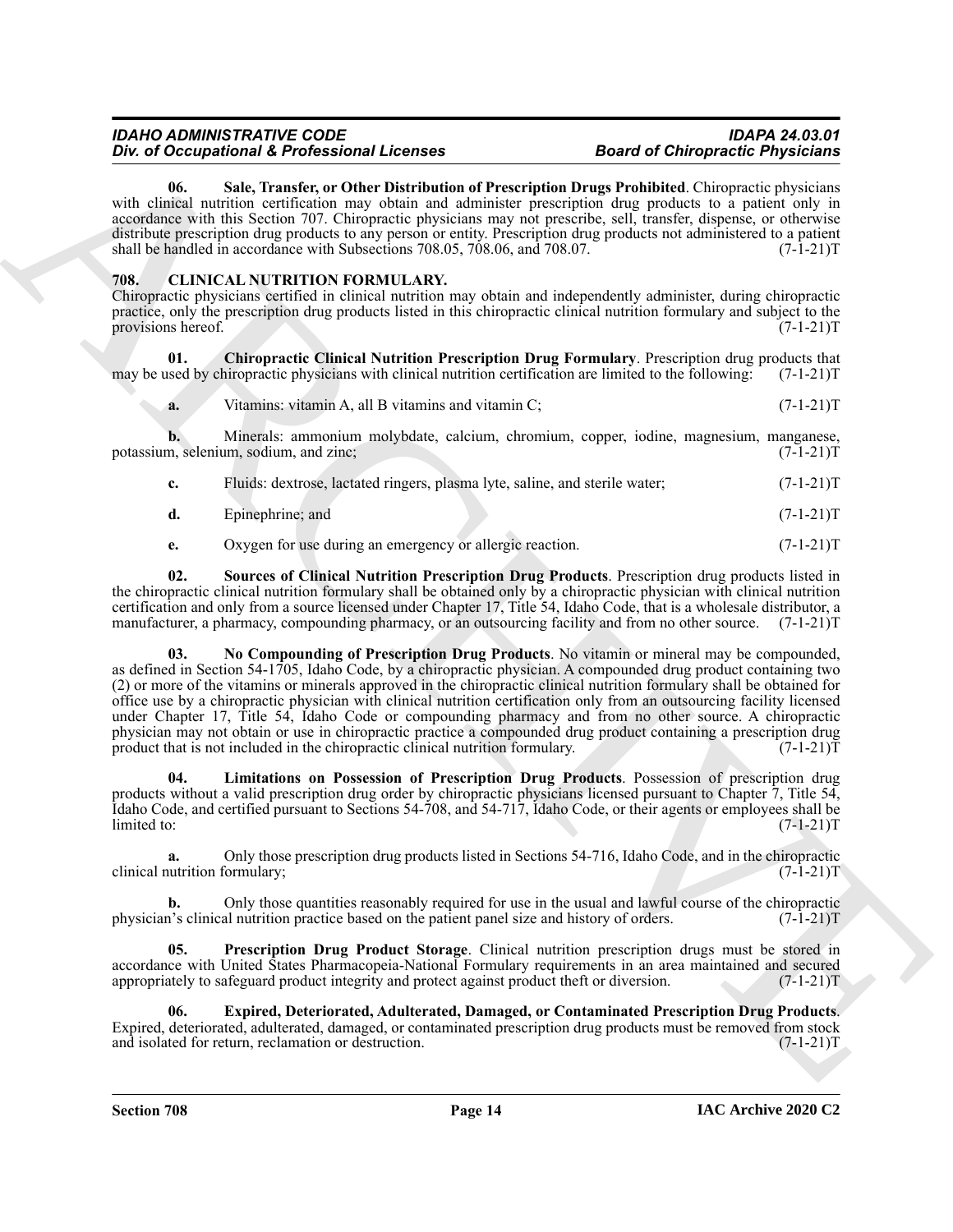<span id="page-14-2"></span>**07. Compliance with Federal and State Requirements**. In addition to the requirements of the Idaho Chiropractic Practice Act and rules of the Board, chiropractic physicians shall comply with all federal and state laws, rules and policies governing possession, storage, record keeping, use, and disposal of prescription drug products.  $(7-1-21)T$ 

#### <span id="page-14-3"></span><span id="page-14-0"></span>**709. MEDICAL WASTE.**

Chiropractic physicians certified in clinical nutrition must dispose of medical waste during the practice of chiropractic clinical nutrition according to the following protocol: (7-1-21) chiropractic clinical nutrition according to the following protocol:

<span id="page-14-4"></span>**01. Containers for Non-Sharp, Medical Waste**. Medical waste, except for sharps, must be placed in disposable containers/bags that are impervious to moisture and strong enough to preclude ripping, tearing, or bursting under normal conditions of use. The bags must be securely tied so as to prevent leakage or expulsion of solid or liquid waste during storage, handling, or transport. The containment system must have a tight-fitting cover and be kept clean and in good repair. All bags used for containment of medical waste must be clearly identified by label or color, or both.  $(7-1-21)T$ 

<span id="page-14-5"></span>**02. Containers for Sharps**. Sharps must be placed in impervious, rigid, puncture-resistant containers immediately after use. After use, needles must not be bent, clipped or broken by hand. Rigid containers of discarded sharps must either be labeled or colored like the disposable bags used for other medical waste, or placed in such labeled or colored bags and disposed of according to container guidelines. (7-1-21) labeled or colored bags and disposed of according to container guidelines.

#### <span id="page-14-1"></span>**710. -- 999. (RESERVED)**

#### **Appendix A – Chiropractic Physicians Code of Ethics**

#### **PREAMBLE**

This code of ethics set forth principles for the ethical practice of chiropractic. All chiropractic physicians are responsible for maintaining and promoting ethical practice and otherwise complying with the terms of this code of ethics. To this end, the chiropractic physician shall act in the best interest of the patient. This code of ethics shall be binding on all chiropractic physicians.

#### **1. Duty to Report**

A. Duty to Report. It shall be the duty of every licensee to notify the Board through the Division of Occupational and Professional Licenses of any violation of the Chiropractic Act or Board Rules, if the licensee has personal knowledge of the conduct.

B. Reporting of Certain Judgments to Board. If a judgment is entered against a licensee in any court, or a settlement is reached on a claim involving malpractice exceeding fifty thousand dollars (\$50,000), a licensee shall report that fact to the Board within thirty (30) days. The licensee may satisfy the provision of this subsection if he/she provides the Board with a copy of the judgment or settlement.

If a licensee is convicted of a felony or a crime involving dishonesty, theft, violence, habitual use of drugs or alcohol, or sexual misconduct, he/she shall report that fact to the board within thirty (30) days following the conviction.

#### **2. Advertising of Research Projects**

The of Decembent of Reference Interactions and the theoretical and the big and the state interaction of the theoretical physicistic Properties (a)  $\alpha$  and  $\alpha$  and  $\alpha$  and  $\alpha$  and  $\alpha$  and  $\alpha$  and  $\alpha$  and  $\alpha$  and  $\$ Advertisement of Affiliation with Research Projects. If a licensee advertises any affiliation with a research project, he must make a written statement of the objectives, cost and budget of the project, and the person conducting the research. Such statements are to be made available at the request of the Board, to scientific organizations, and to the general public. The advertisement must indicate that it is supported by clinical research. Any willful failure to comply with these requirements will be deemed false and deceptive advertising under rule 450. Licensee must comply with all state and federal laws and regulations governing research projects on humans, and shall obtain "Institutional Review Board" (IRB) approval as established and set forth in the U.S. Code of Federal Regulations, Title 45, Part 46, Subpart A (45 CFR 46.101-46-505).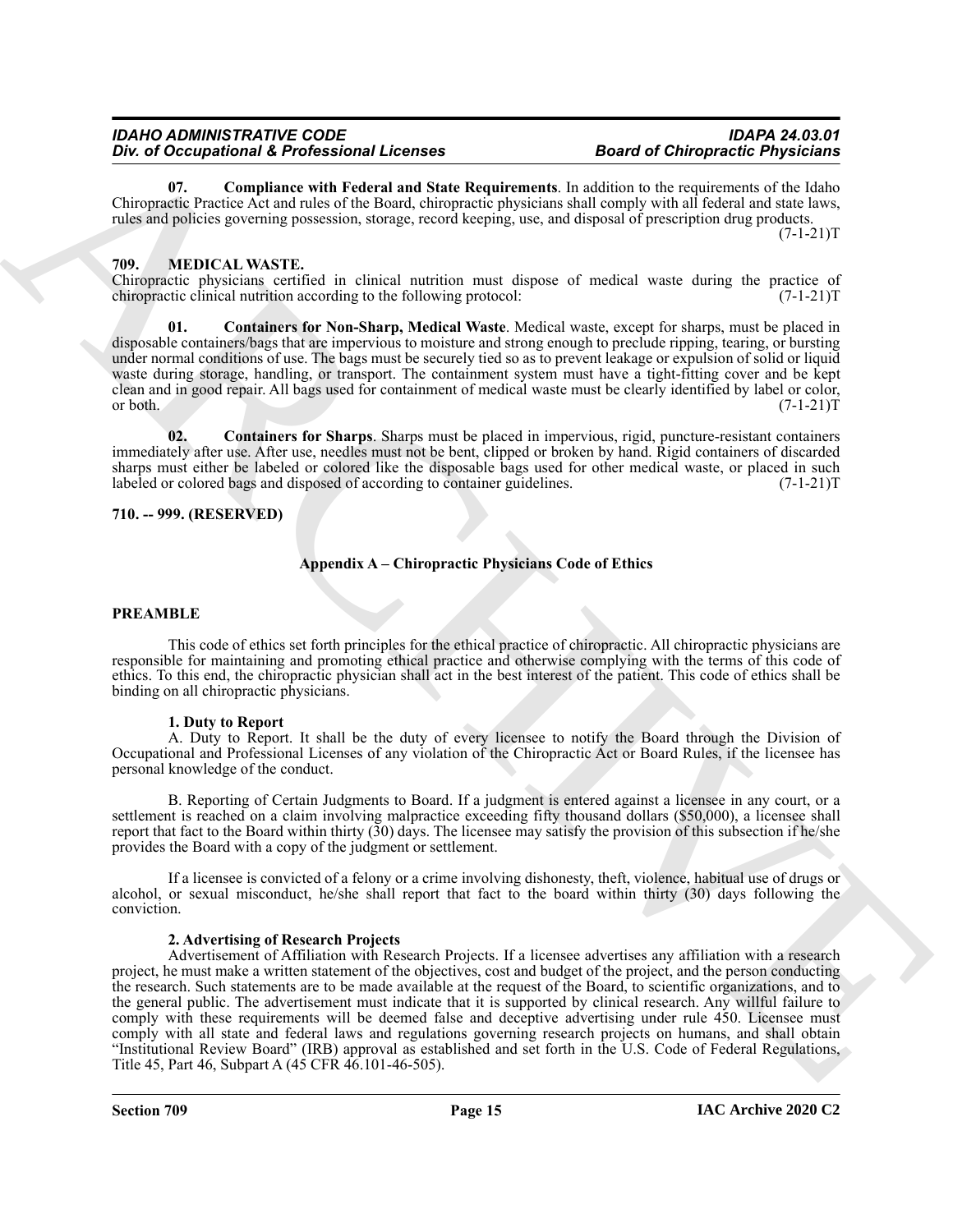#### **3. Sexual Misconduct**

The differential  $\vec{k}$  Foreign and Lie context.<br>
A result of the control of the control of the control of the control of the control of the control of the set of the control of the set of the control of the control of th The doctor-patient relationship requires the chiropractic physician to exercise utmost care that he or she will do nothing to exploit the trust and dependency of the patient. Sexual misconduct is a form of behavior that adversely affects the public welfare and harms patients individually and collectively. Sexual misconduct exploits the doctorpatient relationship and is a violation of the public trust. This section of the Code of Ethics shall not apply between a chiropractor and their spouse.

For the purposes of this subsection, sexual misconduct is divided into sub-categories based upon the severity of the conduct:

A. Sexual Impropriety. Any behavior such as gestures, expressions, and statements which are sexually suggestive or demeaning to a patient, or which demonstrate a lack of respect for a patient's privacy.

B. Sexual Violation. Physician-patient contact of a sexual nature, whether initiated by the physician or the patient.

C. A chiropractic physician shall wait at least one (1) year ("waiting period") following the termination of a professional doctor-patient relationship, before beginning any type of sexual relationship with a former patient.

#### **4. Prepaid Funds**

A chiropractic physician shall promptly refund any unearned fees within thirty (30) days upon request and cancellation of the prepaid contract. A full accounting of the patient account shall be provided to the patient at the time of the refund or upon request.